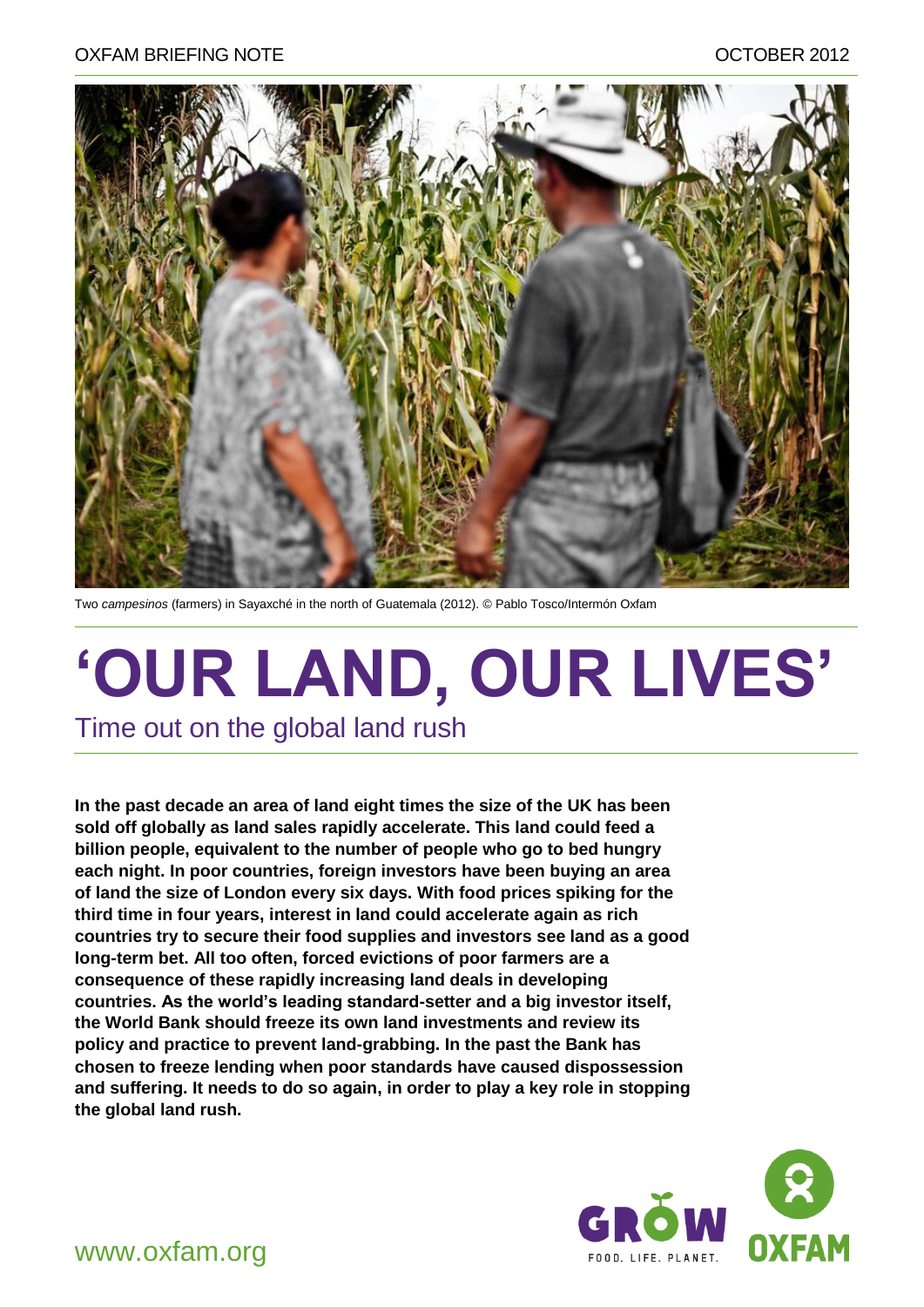# 1 INTRODUCTION

Today, stories of communities driven from their lands, often at the barrel of a gun, left destitute and unable to feed their families, have become all too familiar.<sup>1</sup> As the scale and pace of large-scale land acquisitions increases globally, evidence is mounting that the land rush is out of control and that the price being paid by affected communities is unacceptably high. A huge amount of land has been sold off or leased out globally in the past decade: an area eight times the size of the UK. $<sup>2</sup>$  In poor countries, foreign investors</sup> bought up an area of land the size of London every six days between 2000 and 2010. Commercial interest in land could accelerate once again as recent food price spikes motivate rich countries to secure their own food supplies and make land a more secure and attractive option for investors and speculators. The 2008 boom in food prices is widely recognized as having triggered a surge in investor interest in land:<sup>3</sup> from mid-2008–2009 reported agricultural land deals by foreign investors in developing countries rocketed by around 200 per cent. 4

Oxfam backs greater investment in agriculture and increased support to small-scale food producers. Responsible investment and support is vital and poor countries desperately need it. Indeed Oxfam"s calculations suggest that the land acquired between 2000 and 2010 has the potential to feed a billion people, equivalent to the number of people who currently go to bed hungry each night.<sup>6</sup> But the sad fact is that very few if any of these land investments benefit local people or help to fight hunger. Twothirds of agricultural land deals by foreign investors are in countries with a serious hunger problem. Yet perversely, precious little of this land is being used to feed people in those countries, or going into local markets where it is desperately needed. Instead, the land is either being left idle, as speculators wait for its value to increase and then sell it at a profit, or it is predominantly used to grow crops for export, often for use as biofuels.<sup>7</sup> About two-thirds of foreign land investors in developing countries intend to export everything they produce on the land.<sup>8</sup> Africa has borne the brunt of this, with an area the size of Kenya acquired for agriculture by foreign investors in just ten years, but the experience on other continents is similar.<sup>9</sup> World Bank and IMF research has shown that most of the land being sold off is in the poorest countries with the weakest protection of people's land rights.<sup>10</sup>

More than 30 per cent of the land in Liberia has been handed out in large-scale concessions in the past five years, often with disastrous results for local people.<sup>11</sup> In Cambodia, NGOs estimate that an area equivalent to between 56 and 63 per cent of all arable land in the country has been handed out to private companies.<sup>12</sup> In Honduras, the toll of people killed in a land conflict in the Bajo Aguán region has risen to over 60, and shows no sign of stopping.<sup>13</sup>

The global economy is expected to triple by 2050, demanding ever more from scarce natural and agricultural resources.<sup>14</sup> To take the example of

*You don't need guns to kill people. When you take food from a village by destroying farm lands and cash crops, you are starving its people [...] These things must stop. Our people deserve the right to survive. They shouldn't be denied their land.* 

Alfred Brownell, Green Advocates, Liberia<sup>5</sup>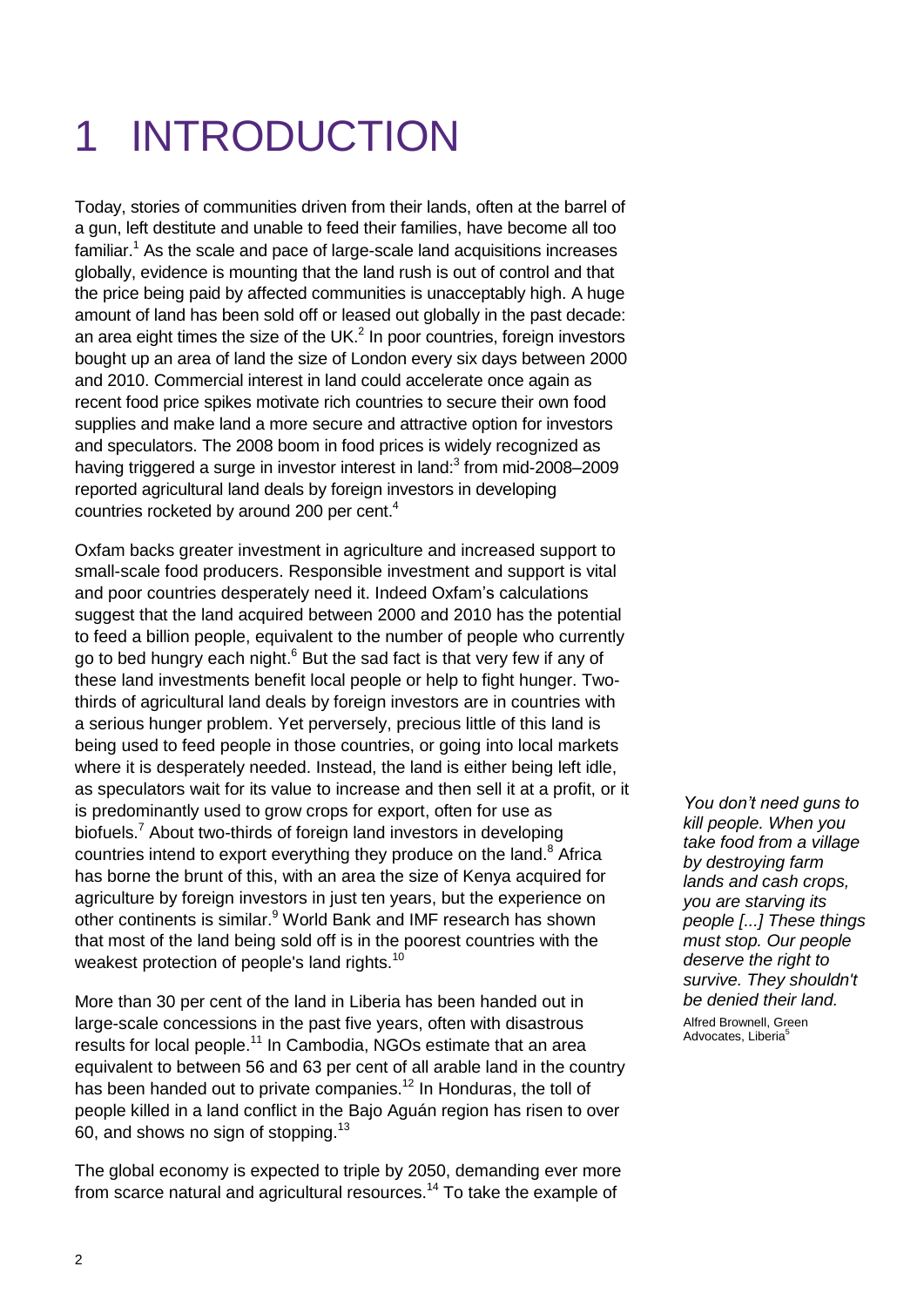just one commodity, the area used for oil palm cultivation has increased nearly eightfold over the last 20 years to an estimated 7.8 million ha in 2010 and is expected to double again by 2020.<sup>15</sup> Land resources, already under pressure from climate change, water depletion and the need for conservation, will be increasingly in demand for a range of economic uses: carbon sequestration, production of biofuels, timber and other non-food crops, and speculative investment.<sup>16</sup> These uses will come into direct conflict with the need for more land to feed a growing global population. Additionally, the volatility of food prices has led richer countries that are dependent on food imports – such as the Gulf States – to acquire large amounts of land in developing countries in order to ensure a secure supply of food for their domestic needs.<sup>17</sup> As food prices increase as a result of these multiple pressures, land is becoming a more lucrative asset for powerful interests and investors.

In the face of this unprecedented worldwide rush for land, it is crucial that influential global actors take steps to ensure that poor people are not losing out. The World Bank, as the largest development organization in the world with a multi-billion-dollar portfolio and as a major influence on both governments and the private sector, must act now to put its own house in order and set an example to ensure that investments benefit the poor – an example that must then be followed by investors and governments globally.

Oxfam is calling on the World Bank to institute a temporary freeze on investments involving large-scale land acquisitions, like the freezes that some governments, such as those of Mozambique and Cambodia, already have in place. A freeze would create space to develop policy and institutional protections to ensure that no Bank-supported project resulted in land-grabbing<sup>18</sup> and would allow time for the wider impacts of land transfers on poverty and food security to be assessed. The required protections would include:

- local communities to be informed about and be able to give or refuse consent to a project, and be compensated for any loss of land or livelihoods;
- a guarantee of full project (and sub-project) transparency, so that investors can be held accountable both to affected communities and to the government;
- capacity and encouragement for governments to improve land tenure governance and to increase local communities" security of land tenure.

In 2007, indigenous people in West Kalimantan, Indonesia complained to the World Bank that a palm oil company it supported had cut down their forest and forced them from their land. The Bank"s complaints ombudsman investigated and discovered serious systematic problems, as a result of which Bank standards had been contravened and Bank staff had been able to claim (incorrectly) that the project would have 'minimal, or no direct, adverse social or environmental impacts'.<sup>19</sup> There was such a controversy that the then Bank President, Robert Zoellick, suspended the Bank"s lending to the palm oil sector for 18 months until a new strategy was in place, supposedly intended to ensure that such problems did not happen again.<sup>20</sup>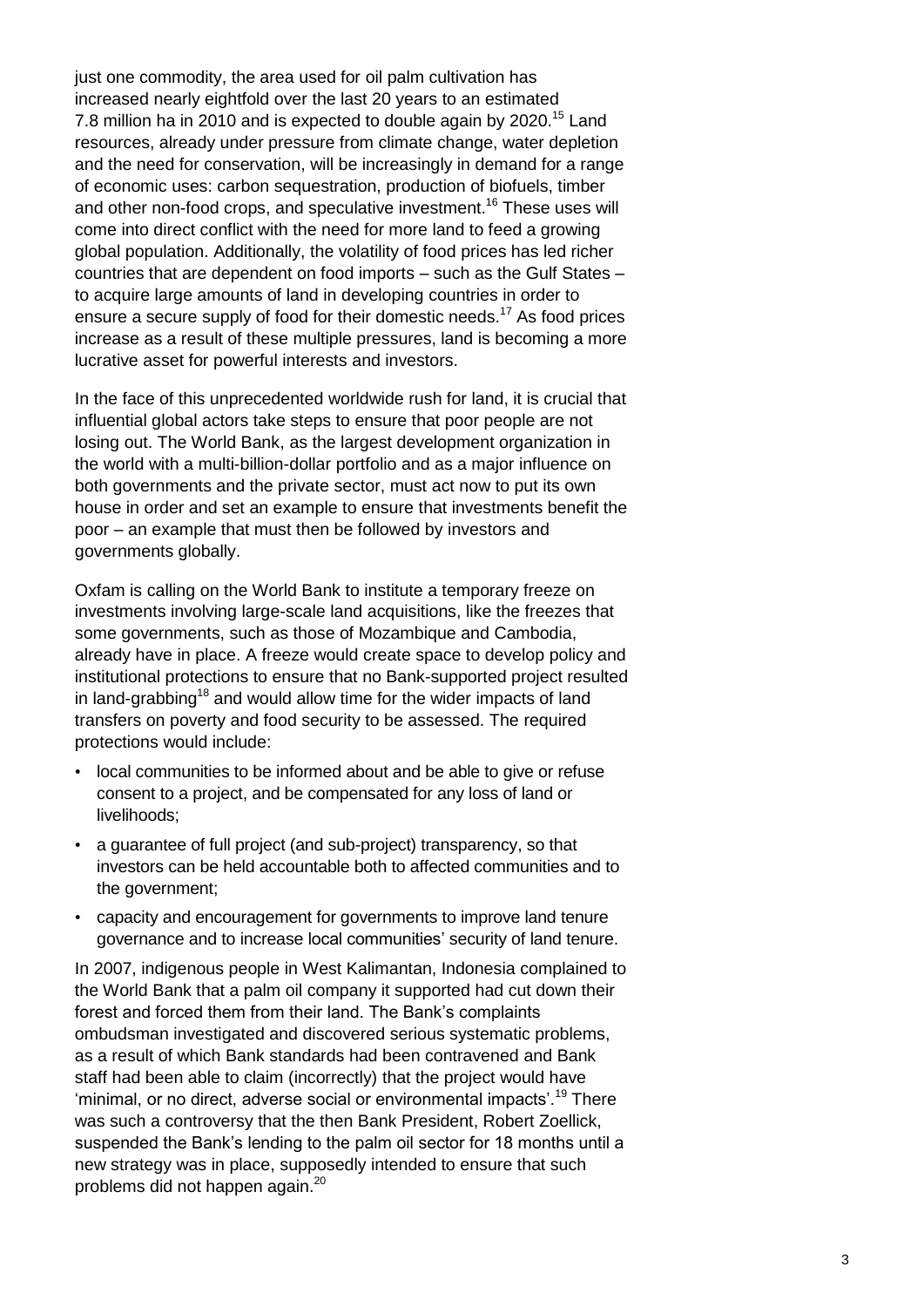The World Bank is a huge player on the global land scene. Its investments in agriculture have tripled in the last decade: from \$2.5bn in 2002 to \$6–8bn in 2012.<sup>21</sup> Such an increase is welcome, but it also heightens risks which must be addressed. Since 2008 alone, 21 formal complaints have been brought by communities affected by Bank investments that they say have violated their land rights.<sup>22</sup> While responsibility for land-grabbing lies with many actors – from developing and developed country governments to private investors – the World Bank has more influence than any other to change the terms of the debate. The World Bank plays a pivotal role in land acquisitions in many ways: (I) as a source of direct financial support for investments in land; (II) as a policy adviser to developing country governments; and (III) as a standard-setter for other investors. It could take a vital first step to reining in the global land rush by freezing its own investments in large-scale land acquisitions for six months and putting its own house in order. The need to act now is urgent.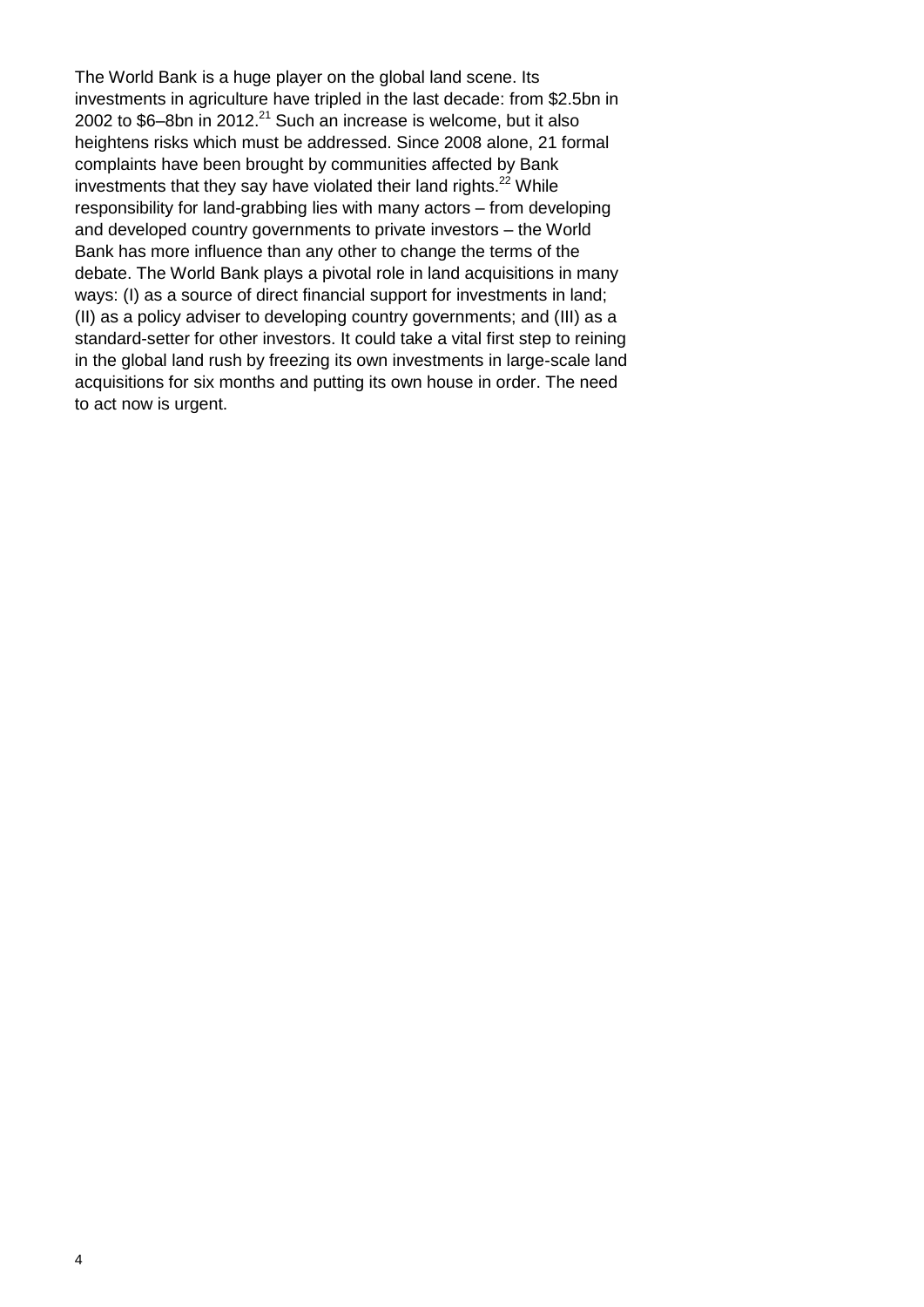# 2 AN OPPORTUNITY COST TOO HIGH

Oxfam recognizes the potential benefits of private investment in agriculture (see Box 3); however, all too often, today"s land deals fail to deliver benefits for local individuals and communities. Indeed the claim that lots of 'available' land is unused and waiting for development $^{24}$  is simply a myth. Most agricultural land deals target quality farmland, particularly land that is irrigated and offers good access to markets. From what is known about its prior use and from satellite imagery, it is clear that much of this land was already being used for small-scale farming, pastoralism and other types of natural resource use.<sup>25</sup> According to the World Bank itself, very little, if any, of the land classified as "available" is free of existing claims. As a result, large-scale land acquisitions inherently raise the spectre of conflict with dispossessed communities.<sup>26</sup>

#### **Box 1: What is a land grab?**

#### *Large-scale land acquisitions*

A large-scale land acquisition can be defined as the acquisition of any tract of land larger than 200 hectares (ha), or twice the median land-holding, according to the national context. The 200 ha figure comes from the International Land Coalition's definition of 'large-scale'. Not only is 200 ha ten times the size of a typical small farm, $^{27}$  but according to the latest FAOled World Agricultural Census, it is also larger than the average land holding in all but three developing countries. $^{28}$ 

#### *What makes a land acquisition a land grab?*

Land acquisitions become land grabs when they do one or more of the following:

- violate human rights, particularly the equal rights of women;
- flout the principle of free, prior and informed consent (FPIC) under which affected communities are informed about and are able to give or refuse consent to a project;
- are not based on a thorough assessment of, or disregard, social, economic and environmental impacts, including the way they are gendered;
- avoid transparent contracts with clear and binding commitments on employment and benefit-sharing;
- eschew democratic planning, independent oversight and meaningful participation.<sup>29</sup>

*The men fled to the mountains, the women had to find a way to live. People lost everything; they became nothing but cheap labour.*

Maria Josefa Macz, Guatemala Campesino Unity Committee, describing the impacts of a palm oil land grab in the Polochic Valle $v^2$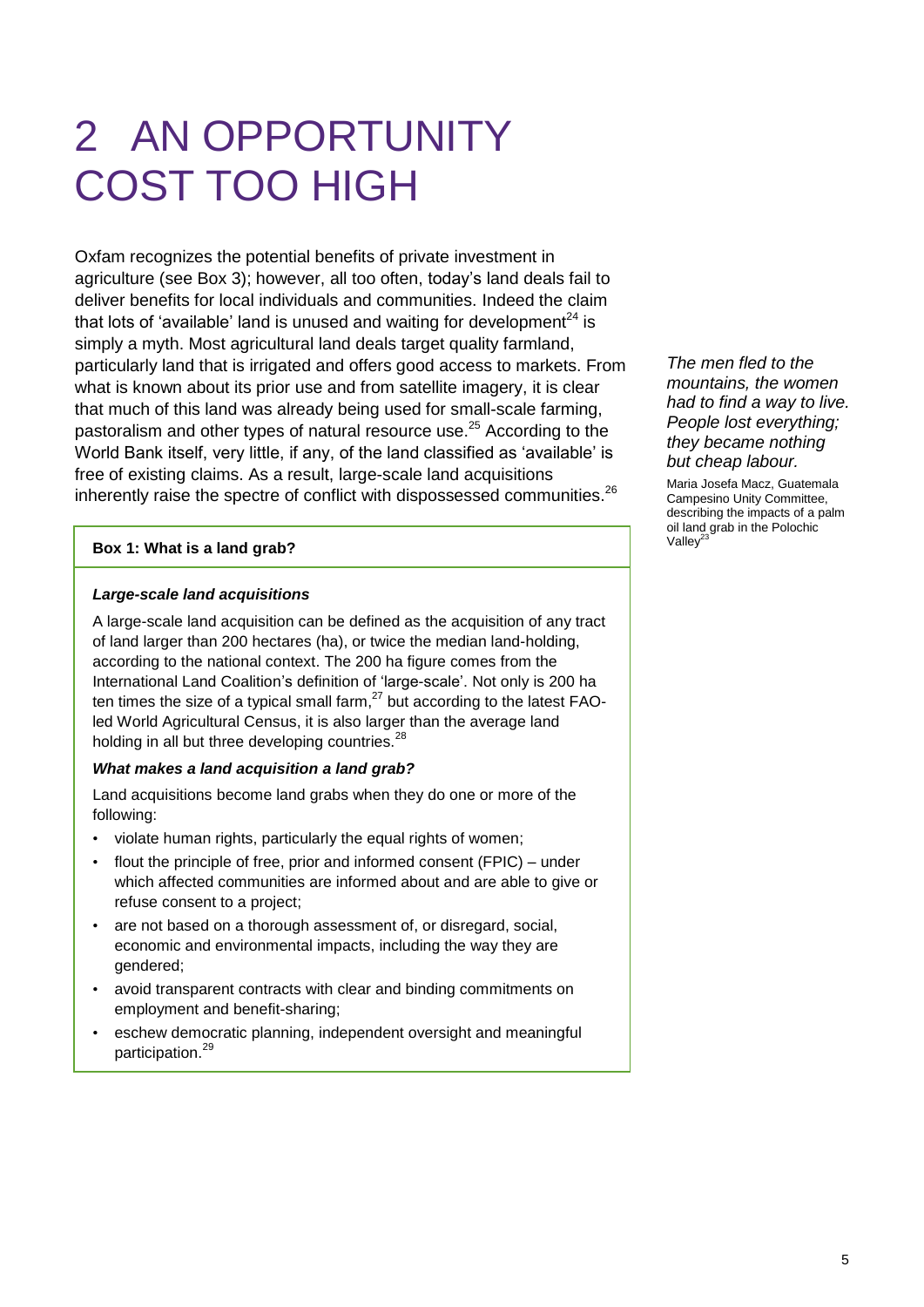The immediate impacts of land grabs on affected communities have been well documented and include gross human-rights violations, destitution, loss of livelihood, destruction of property and crops, and lack of compensation. Yet there are other, as yet poorly understood, implications of today"s massive transfers of land from the many to the few. Analysis of the latest data available on land deals reveals some worrying trends: $31$ 

- *Land acquisitions are not a solution to hunger or poverty.* Twothirds of agricultural land deals entered into by foreign investors are in countries with a serious hunger problem. But this does not mean that these land acquisitions will help to tackle the hunger crisis. $32$  Based on existing information, more than 60 per cent of foreign land investors in developing countries intend to export everything they produce on the land.<sup>33</sup> Oxfam's research in Cambodia has shown the negative impact of large land concessions on the food security of local populations, especially women.<sup>34</sup> Food security is further undermined by the diversion of crops from food to fuel. Recent evidence suggests that two-thirds of global land deals in the past 10 years have been intended to grow crops that can be used for biofuels, such as soy, sugarcane, palm oil and jatropha – equating to an area larger than Madrid given over to such crops every two days. 35
- *Land is not being sold or leased for its full value.* There are reports of foreign land investors paying lease fees from as little as seven cents to as much as \$100/ha per year.<sup>36</sup> This variation has nothing to do with the quality of the land and everything to do with a lack of regulation.<sup>37</sup>
- *The poorer the protection of land rights, the more likely it is that investors will try to acquire land.* The IMF says that it found 33 per cent more investment projects involving large-scale land acquisitions in countries ranked at the bottom of the World Governance Indicators (such as Angola) than in middle-ranked countries, such as Brazil. The World Bank has found that the main link between countries with the most large-scale land deals is poor protection of rural land rights.<sup>39</sup>
- *Women are at particular risk from large-scale land deals.* Women are less likely than men to have formal land titles and often have no say in major decisions taken by the head of household. Not only are they in a weaker position to bargain with government authorities or investors, but they are less likely to be invited to participate in negotiations. To compound this, female heads of households are more at risk of violence where a land deal involves intimidation.<sup>40</sup> Where land acquisitions involve communal land, the impact on women can be particularly acute as they lose access to common resources to which they hold traditional use-rights and which are vital to their livelihoods. Where there is a new commercial opportunity, such as biofuel production, men often assume control of the land at the expense of women. $41$

*Many investments [...] failed to live up to expectations and, instead of generating sustainable benefits, contributed to asset loss and left local people worse off than they would have been without the investment. In fact, even though an effort was made to cover a wide spectrum of situations, case studies confirm that in many cases benefits were lower than anticipated or did not materialize at all.*  World Bank<sup>30</sup>

*They sold us the idea that this monoculture was going to guarantee work for all and a better living. However what it brought was unemployment and poverty.*

Daniel Santos, Bajo Aguán, Honduras<sup>36</sup>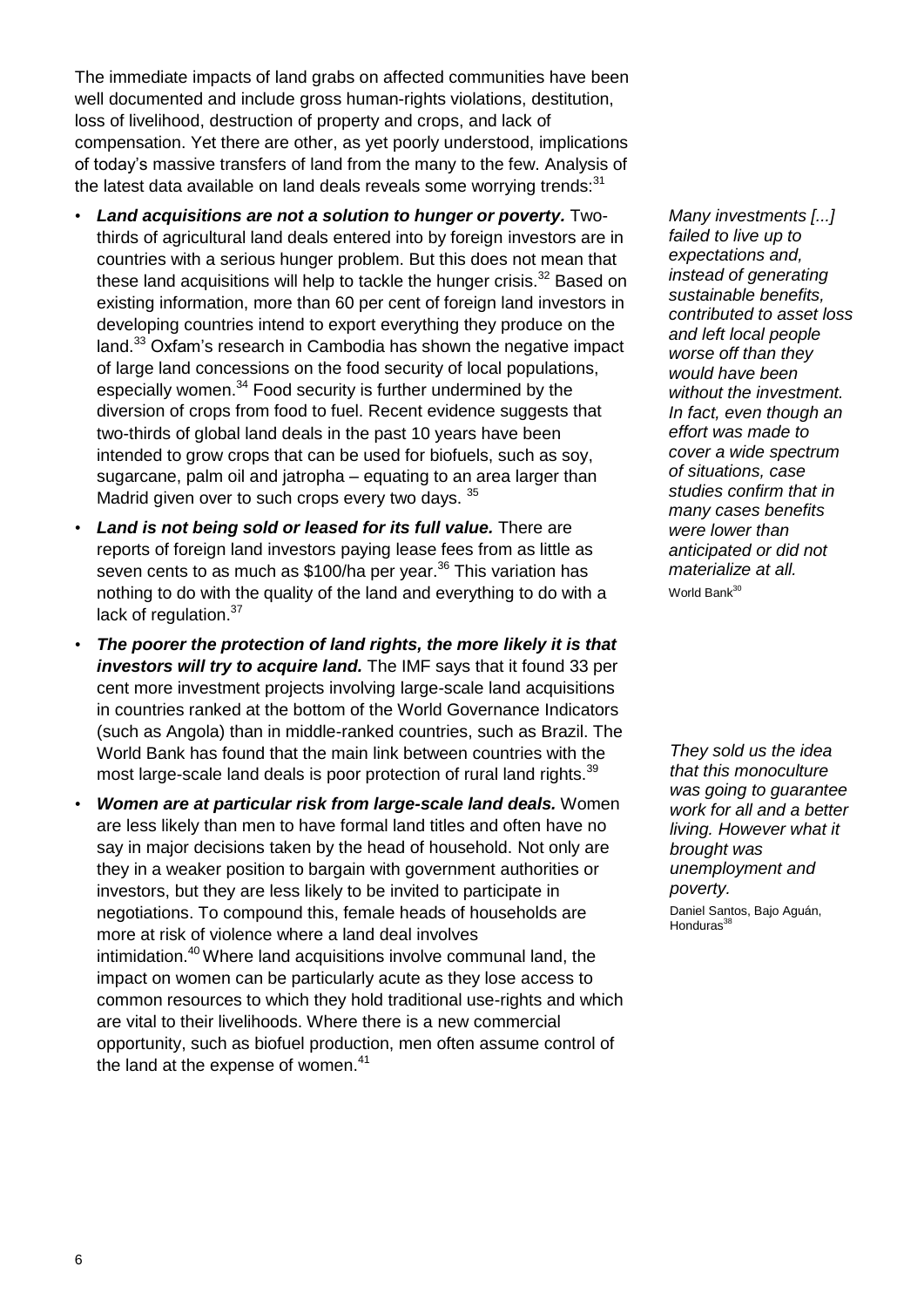#### **Box 2: Women's access to land in Kenya's Tana Delta**

Research in Kenya"s Tana Delta shows that, while community members have little monetary income, they gain decent livelihoods from their access to land. They can grow food and graze their animals, and can supplement their diets with fish, fruits and honey. Women can sell the surplus and keep the proceeds. However large-scale land deals have often undercut their ability to make ends meet. Investors tend to employ young men, while older people and women, particularly those with children, are left without income or resources.<sup>43</sup>

In 2008, when the food price crisis prompted a significant rise in the scale and pace of large-scale land acquisitions, many developing country governments welcomed increased investment in agriculture as a solution to food scarcity.<sup>44</sup> Four years later, it is becoming apparent that not only have hopes for increased food security proved false, but too often the opposite has been the result, with small-scale food producers and pastoralists dispossessed from their land, losing their capacity to produce food for local markets and their ability to feed their families.

Increased competition for land highlights the importance of enforceable land rights to ensure that any land deal benefits local land-users and avoids causing harm.<sup>46</sup> Securing access to, or ownership of, land, free from the threat of eviction, is associated with significant reductions in hunger and poverty.<sup>47</sup> Oxfam's research in Viet Nam and the Pacific Islands has shown that access to productive land helps families cope better with economic shocks.<sup>48</sup>

#### **Box 3: The case for positive investment**

Private investment can be a lever for economic development. Well-targeted investment, whether by foreign or domestic companies, can provide smallscale food producers with more productive technologies, entry to higher value-added markets, access to knowledge and market information, lower borrowing costs, and financing to cover foreign exchange costs. Such investment can take many forms, not just on farms and in agricultural production. For instance, private investment in support services, such as finance, trading, technical support, transport and storage, can be critical to enabling local producers to engage in markets. Investment in infrastructure, including irrigation, when carried out sustainably, can be critical to improving the productivity and income of local growers. Private investment in all these areas can help to create the conditions for broad-based, inclusive growth, generating rural jobs, linking small-scale food producers to more dynamic markets, and generating revenues for investment in infrastructure. Foreign firms and investors offer a potential route into higher value-added markets, including for small-scale producers who, by means of out-grower schemes (which work inclusively and empower small-scale producers), can sell their produce to commercial farms that have attracted investment. These are all areas where private investment can encourage rather than crowd-out local investors.

However, none of these benefits are automatic and very different outcomes are possible depending on the context and the principles that drive the investment.

*The question to be asked is whether these foreign demands can be met while observing sustainability guidelines and without marginalizing the land rights of African communities.*

African Union Framework and Guidelines on Land Policy<sup>4</sup>

*There is no question that Africa needs investment – private and public – in agriculture. What Africa does not need, and cannot afford, is policies that transfer land to investors motivated principally by a concern to feed populations in other countries, supply biofuel markets across the globe, especially the EU and US, or to secure speculative profit.*

Africa Progress Report 2012<sup>45</sup>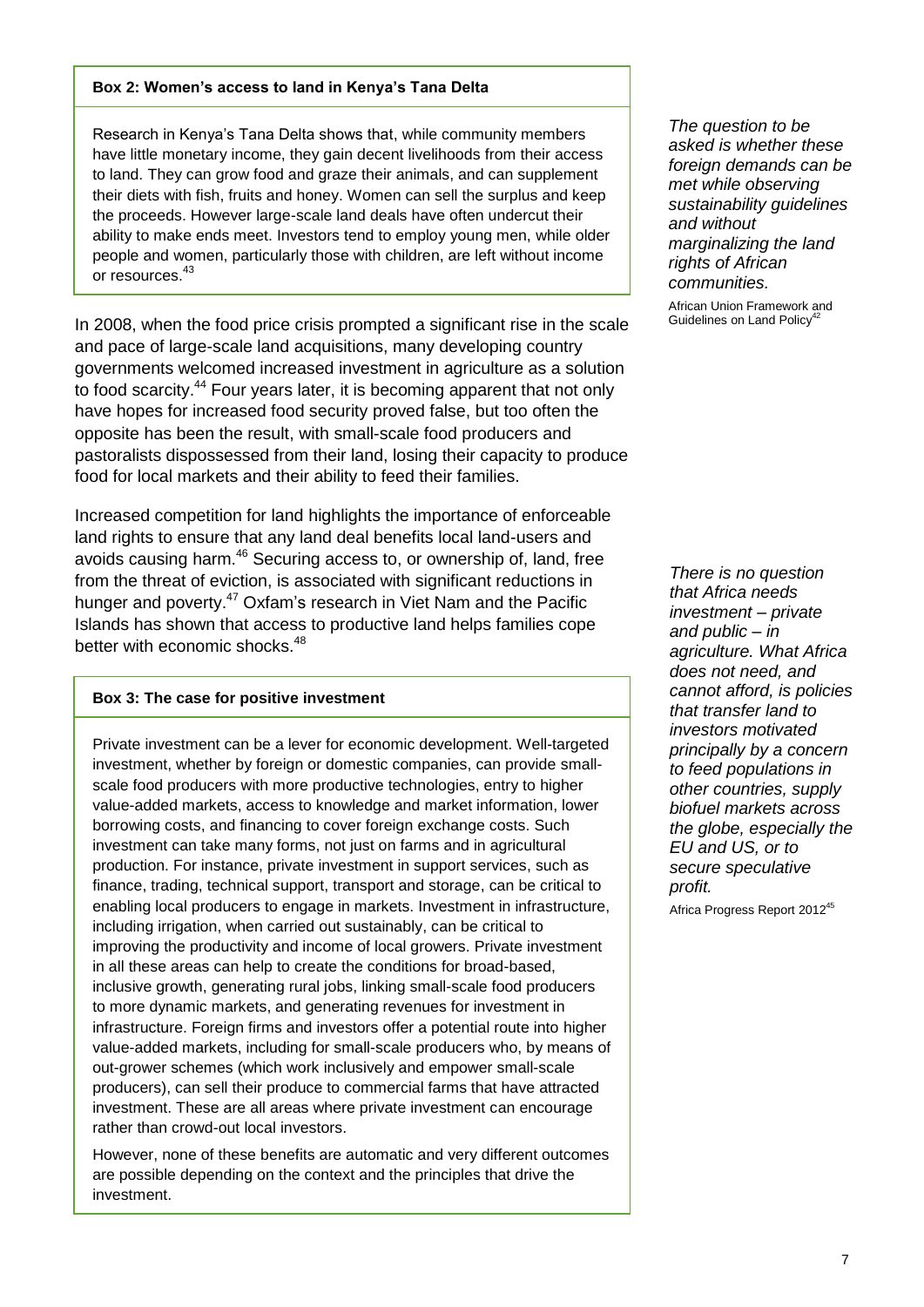One key question is whether the investment promotes food production for trade in local markets. If so, it is more likely to benefit local communities, especially where food insecurity is a major concern. Investment in local small-scale producers and pastoralists, which improves their productivity and access to markets, often yields the most positive impacts for local communities.<sup>49</sup>

At the heart of whether investment in land is good for local communities, especially in the long term, is the question of whether it strengthens or undermines the rights to land and related resources of the most vulnerable local people, especially women. Such rights are the essential foundation for broad-based and sustainable economic development. Good investment can build the asset base of the poorest, while bad investment reinforces existing power relations that keep people in poverty.

Investments, large or small, can generate jobs and livelihoods. However, this impact is only truly positive if the jobs are high-quality, pay a living wage and respect all labour rights, including those set out in the International Labour Organization conventions.<sup>50</sup>

Private investment can have a positive social impact when ethical and sustainable business principles are followed. Sometimes there is a strong business case for following such principles, while other situations require effort and cost on the part of investors to ensure that communities benefit from their investment. Guaranteeing this includes, vitally, making sure that investments do no harm. While private companies need to adopt new ways of doing business and to innovate to make sustainable business commercially viable, governments also need to regulate and support these businesses and their investment models.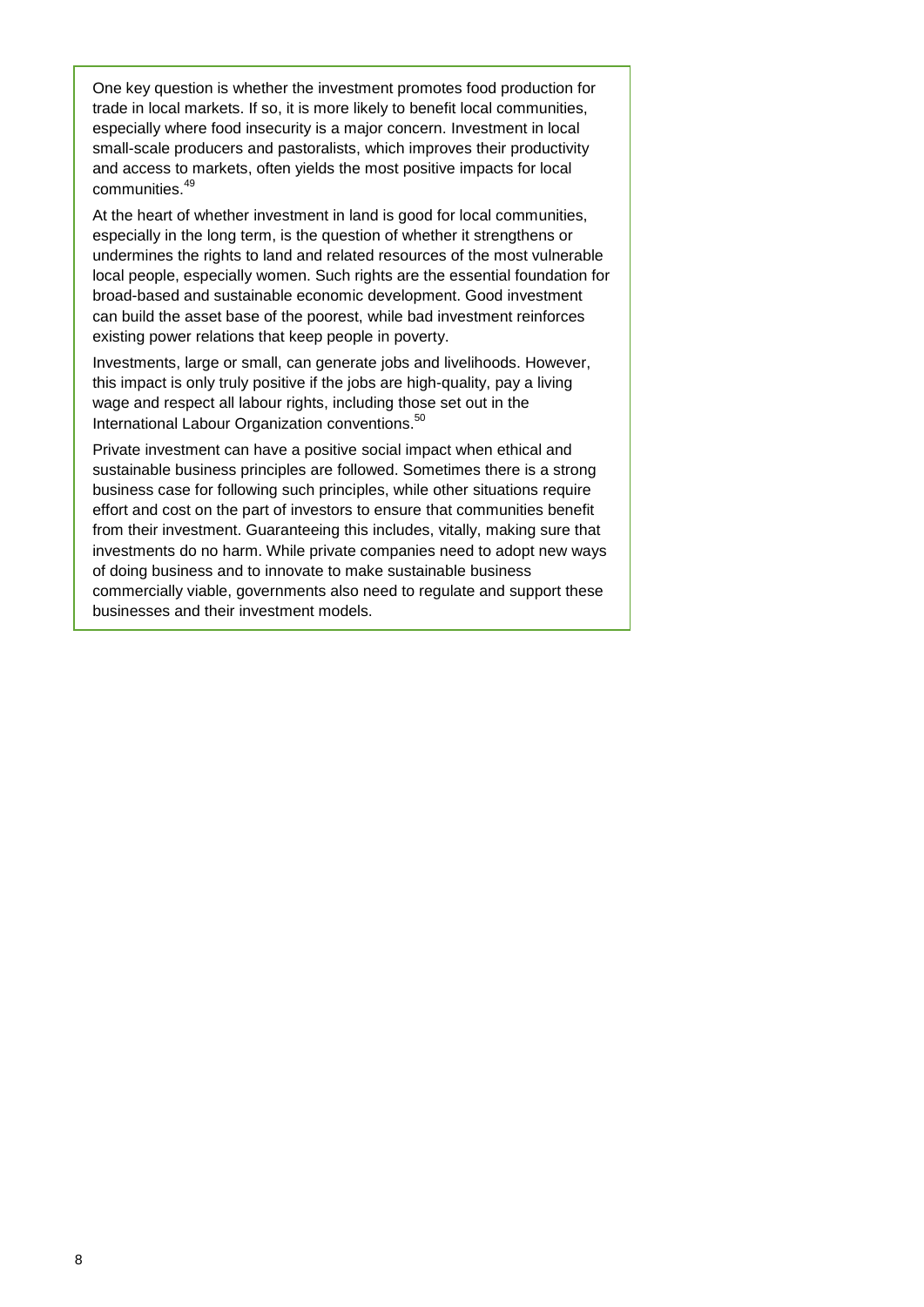# 3 THE PIVOTAL ROLE OF THE WORLD BANK

The World Bank plays a pivotal role in land acquisitions: (I) as a source of direct financial support for investments in land; (II) as a policy adviser to developing country governments; and (III) as a standard-setter for other investors.

## I. INVESTING IN DISPUTED LAND

An important first step in putting things right is to acknowledge that there is a problem. The World Bank is no stranger to controversies over land arising from its own investments. Since 2008 alone, 21 formal complaints have been brought to the Bank by communities affected by Bank investments that they say have violated their land rights.<sup>51</sup> The affected communities in these complaints – 12 in the Asia-Pacific region, five in Africa and four in Latin America – all claim that they have not been adequately consulted, resettled and/or compensated for deals relating to their land.

These communities all tell a similar tale of dispossession and failure to protect livelihoods. The Bank"s Inspection Panel found that in a Papua New Guinea palm oil project, the Bank had failed to uphold its own standards on the rights of indigenous peoples affected by its investment, noting:

"significant shortcomings in the consultation process. In particular, Management failed to provide relevant information prior to consultations in a culturally appropriate manner, form, and language. This does not comply with [Bank standards on indigenous peoples].'<sup>52</sup>

The World Bank"s private sector lending arm, the International Finance Corporation (IFC), has an official complaints mechanism known as the Compliance Advisor/Ombudsman (CAO). This has seen its case-load triple in the past two years,<sup>53</sup> while in the decade to 2010 over 60 per cent of cases that it assessed related to land conflicts. <sup>54</sup> Oxfam is a cosignatory to three formal land-related complaints to the Bank, one in Indonesia and two in Uganda. 55

Amulya Nayak, a complainant to the Bank over its loan, through a financial intermediary, to a coal mine in India, which communities say displaced 1,300 families from their land, noted, "The project also extracts huge water volume and we witness in our bore-wells the depleting water level, which is the main source of drinking, cooking and washing for thousands of families'.<sup>56</sup>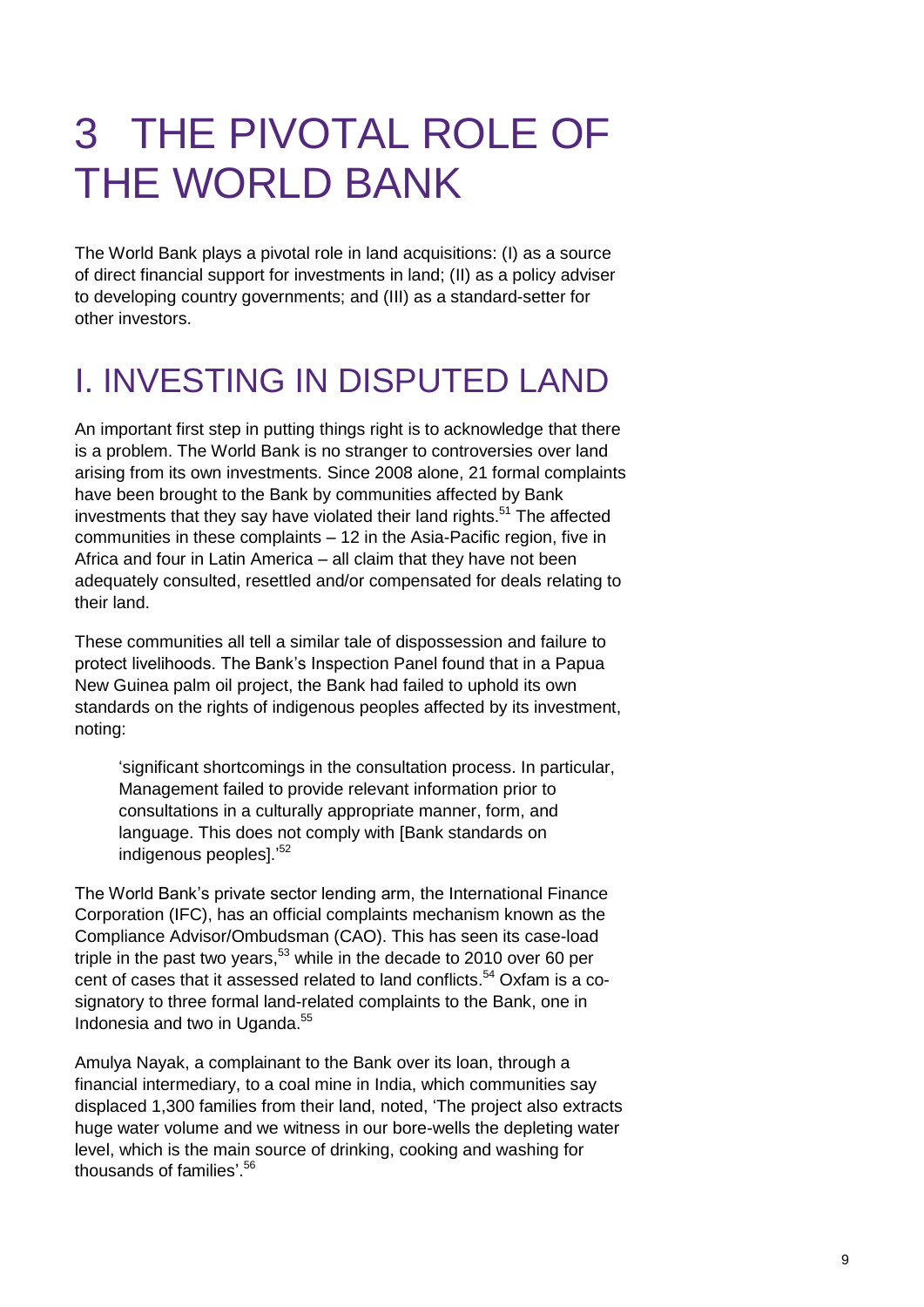Beyond those that have given rise to official complaints, the Bank is involved in financing other land investments linked to conflicts. For example, in 2009 the IFC lent \$30m to Dinant,<sup>57</sup> a palm oil company in the Bajo Aguán region of Honduras, where fatal land conflicts continue to this day.<sup>58</sup> In August 2012, in response to allegations by local organizations about human-rights abuses and forced evictions, and after an appraisal of the case, the CAO ordered an audit of the IFC"s support for Dinant.<sup>59</sup>

In other cases, there may not be conflict, but it appears the potential and promised benefits to local communities have not materialized. For example, in 2010 in Tanzania, the IFC lent Norwegian company Green Resources \$18m for industrial tree plantations on communal savannahs that local villagers used for grazing their animals and as a source of food, fuel and medicine. Some community members are now wondering whether the few benefits they have seen from the company justify the handing over of such a large amount of land.<sup>60</sup>

The World Bank"s lending to the agriculture sector has tripled in the last ten years – from \$2.5bn in 2002 to \$6–8bn in 2012.<sup>61</sup> This increase could trigger further conflict with small-scale food producers, if investments resulting in large-scale land acquisitions continue.<sup>62</sup> The World Bank, commenting on assertions made in this report, says it does "not accept the inference that the World Bank Group is facilitating or overtly supporting negative practices associated with large-scale land acquisitions.'<sup>63</sup> It claims that the 'vast majority' of its lending supports small-scale food producers, either directly or indirectly, but this claim is difficult to verify given a lack of transparency particularly around lending through intermediaries.<sup>64</sup> In addition, the Bank claims that adequate standards and safeguards are applied to investments in large-scale land acquisitions. Oxfam would argue, based on the evidence above, that in too many cases, the application of safeguards for affected communities has not been sufficiently stringent.

## II. POLICY ADVICE TO DEVELOPING COUNTRY GOVERNMENTS

Since the financial and food price crises of 2008, the World Bank has helped to facilitate large-scale land acquisitions in developing countries through its technical and advisory services. In a clear case of policy incoherence, at the same time as publishing research warning of the risks associated with large-scale land acquisition, such as "Rising Global Interest in Farmland',<sup>65</sup> the Bank has encouraged the very same practice, helping developing country governments to make it easier for foreign investors to acquire land and encouraging them to offer tax holidays, thereby creating a fertile investment climate for land acquisitions.<sup>66</sup>

Through its advisory services, for example, the IFC encourages governments to streamline and consolidate investment-related policies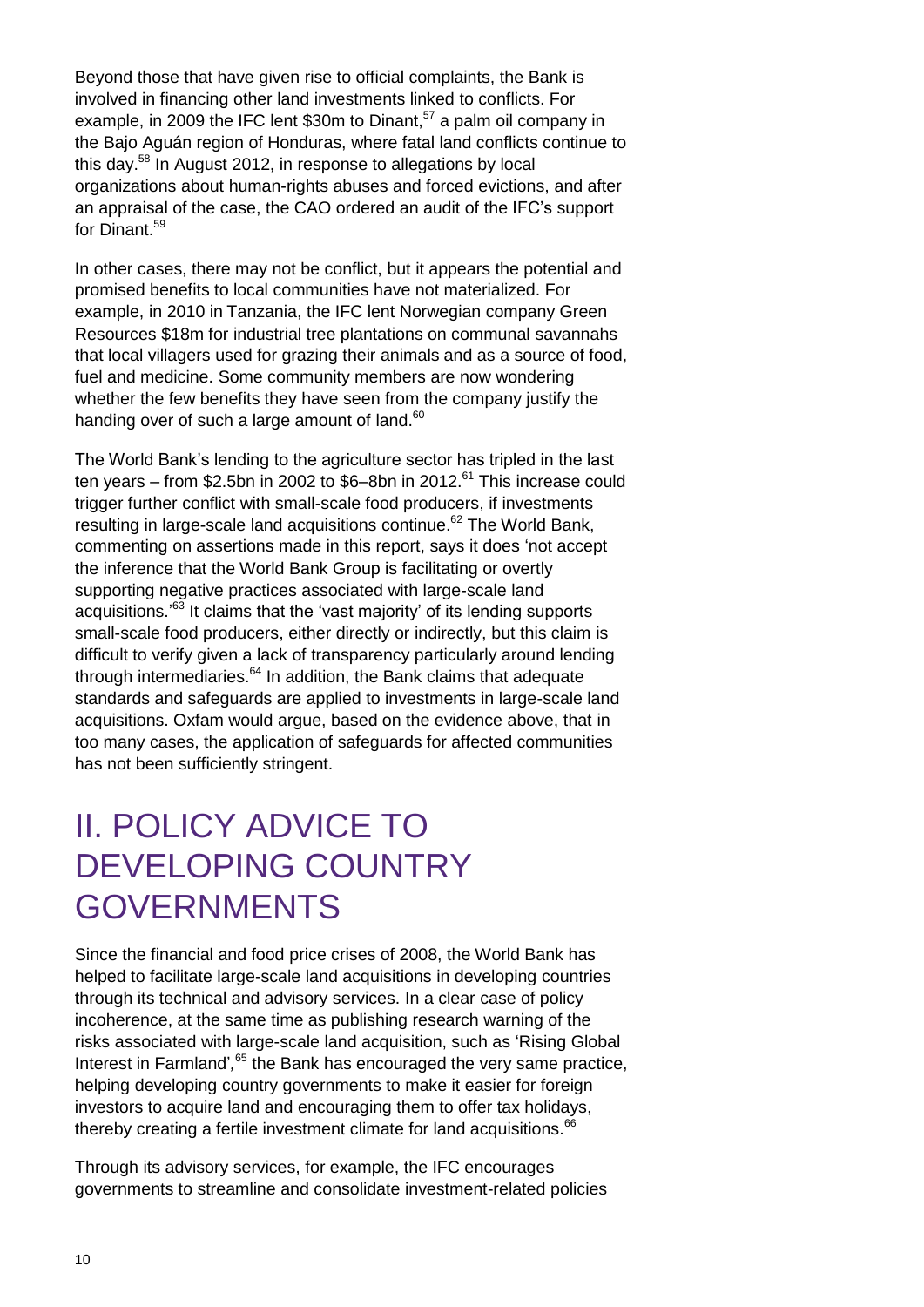and activities – in essence to create a "one-stop shop" for investors. Recently, the World Bank"s Investment Climate Advisory Service helped to create or support investment promotion agencies (IPAs) in Sierra Leone, Cape Verde, Senegal, Zambia and Tanzania, among others. In Tanzania"s case, its IPA is mandated to identify and provide "available" land to investors and to set up a "land bank" of some 2.5 million ha suitable for investment. Sierra Leone"s IPA (called the Sierra Leone Investment and Export Promotion Agency) highlights agriculture as a promising sector for foreign investment. Its website states that Sierra Leone has "5.4 million hectares of arable land", "opportunities for production of biofuels' and 'proven export potential'.<sup>67</sup> But promoting foreign investment in land, without rigorous checks and balances in place, risks opening up land markets in ways that could lead to landgrabbing.

As well as advisory and technical support to developing country governments, the World Bank provides direct support to land reform programmes. In FY2010, the Bank supported land administration projects globally totalling over \$1.5bn, making it the single biggest donor in this sector.<sup>68</sup> The Bank points to the success of some of this work in securing title for women and poor communities in developing countries, including Mexico, Indonesia and Rwanda.<sup>69</sup> However, there have also been criticisms concerning the Bank systematically favouring individual over communal tenure,<sup>70</sup> and controversy and disputes in countries including Cambodia, Panama<sup>71</sup> and the Philippines,<sup>72</sup> though the Bank has sometimes taken effective steps to resolve injustices resulting from projects it has supported.

In one example, in 2009, fishing communities in Cambodia complained to the Bank"s Inspection Panel about the \$33m support provided to the Cambodian government to "improve land tenure security and promote the development of efficient land markets'. The communities claim that 'as a result of the project, hundreds of families have already been evicted from their land.<sup>73</sup> The Inspection Panel noted that the complainants said that the project ""failed to formalize their tenure" and did not "transfer their customary rights under formalized land titles," therefore weakening preexisting tenure rights of people. The issues raised involve fundamental questions of land rights and tenure security of the affected community.'<sup>74</sup> In response to the subsequent investigation, then Bank President Zoellick said, "We are deeply troubled and frustrated about the people who are being forced from their homes.<sup>75</sup> In May 2011, Zoellick took the important step of freezing all new lending to Cambodia until the situation was resolved. This decisive action by the Bank sent a powerful signal and, in August 2011, the Cambodian government issued a sub-decree granting title to most of the affected people.<sup>76</sup>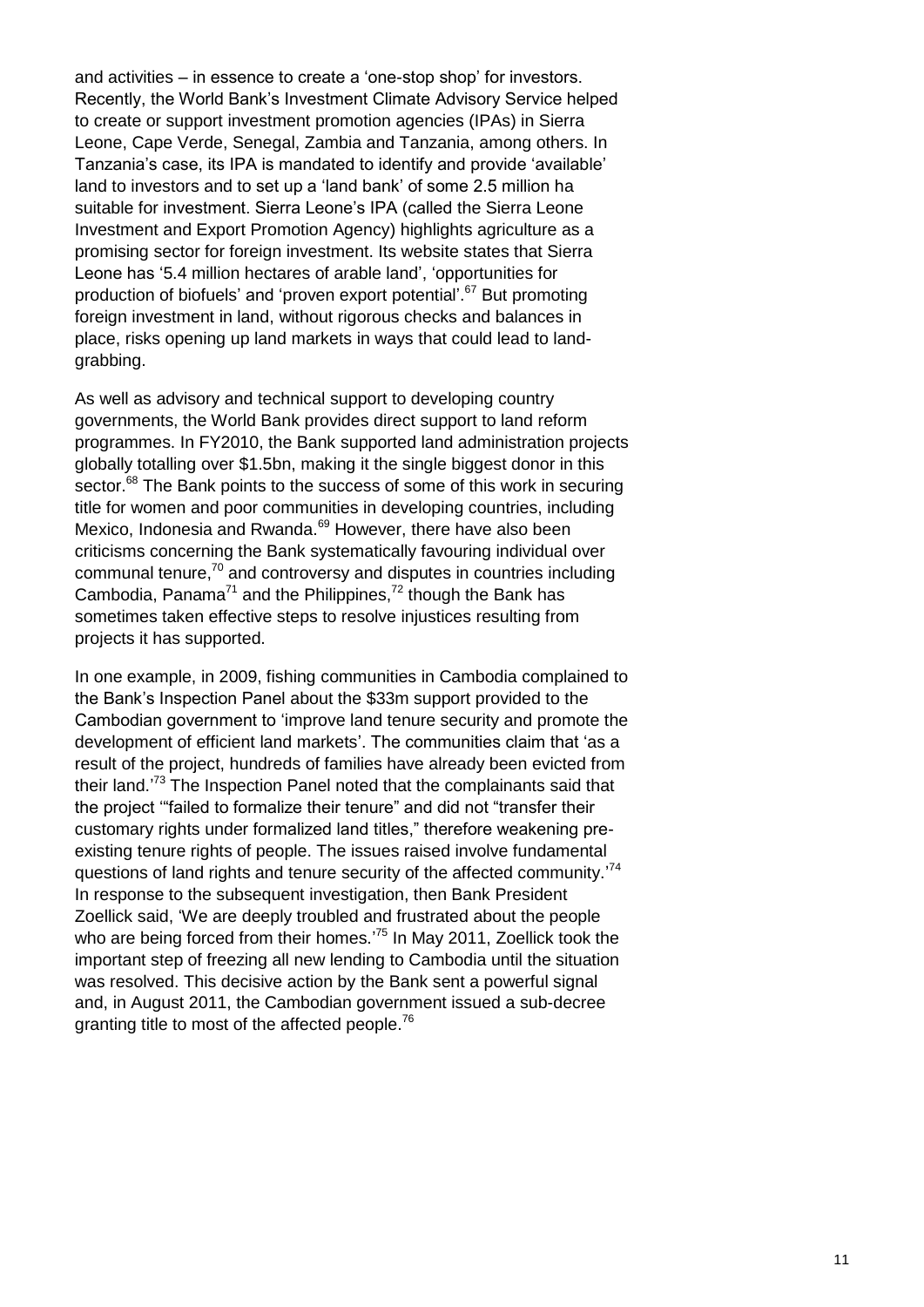## III. SETTING THE STANDARDS

As well as its considerable influence over policy, the Bank plays a role in setting the standards and norms used by other donors and investors to guide their investments. For example, the IFC is the number one standard setter for investors: some 15 development finance institutions, 32 export credit agencies and the 77 private investors of the Equator Principles banks<sup>77</sup> all reference the IFC's Performance Standards. As a result, it is all the more important that the Bank sets the bar high, and that it reviews and reforms its standards relating to the social and environmental impacts of land acquisitions, with particular regard to transparency, recognition of local communities' tenure and use rights, and processes for informed consent and fair compensation.

This is of increasing importance given the ever-diversifying field of investors that rely on the reputational leveraging that Bank funding can provide for co-financed projects. While the Bank may not be the largest player in development finance in monetary terms, its reputation and stamp of approval are still of huge importance for companies wishing to attract additional financing.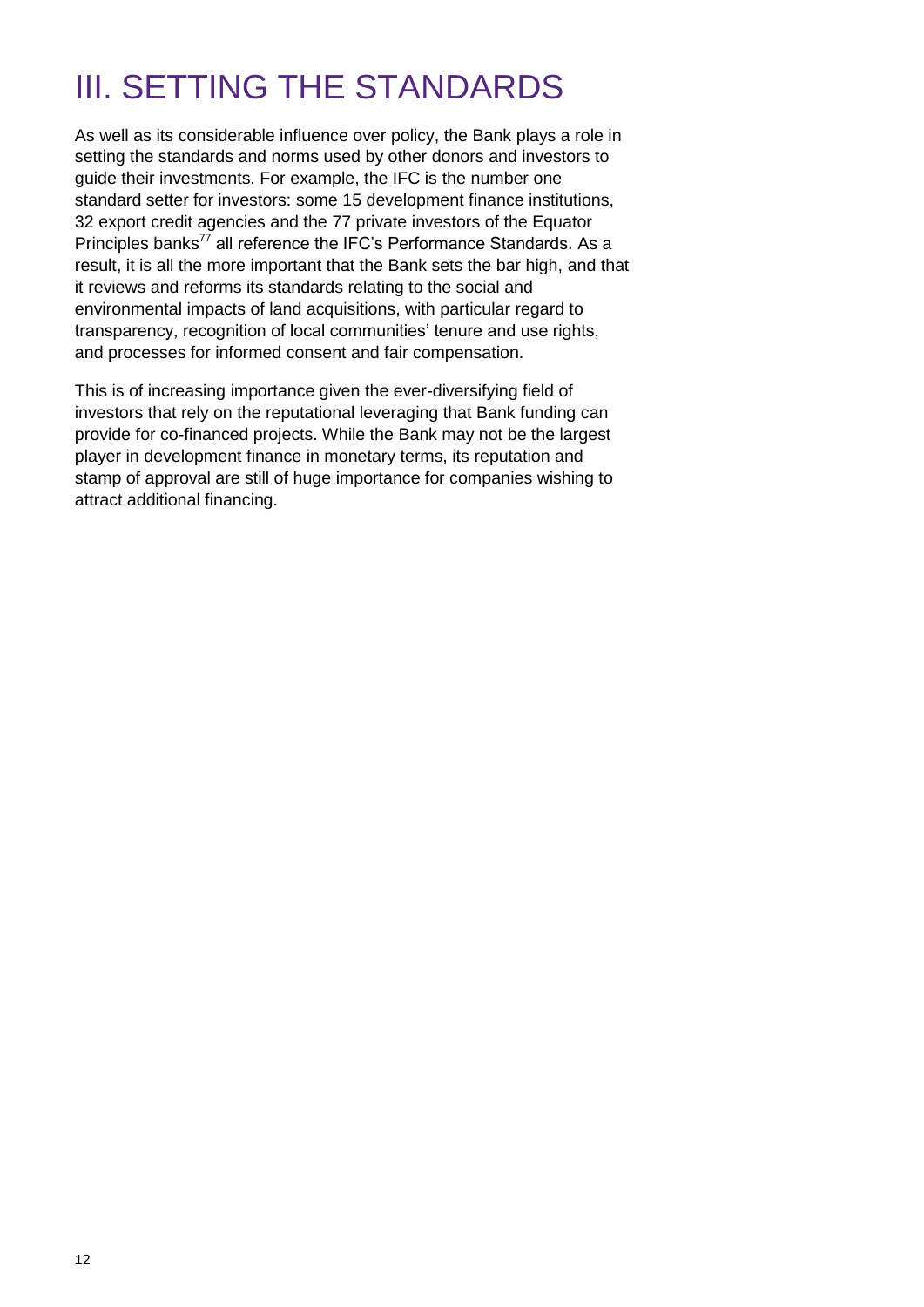# 4 VITAL AREAS FOR PROGRESS

A freeze in large-scale agricultural land acquisitions at the World Bank now could spur desperately needed improvements in safeguards and land governance. Oxfam is calling for a six-month freeze in order to provide time and space for vital progress in four key areas: land rights and good governance, transparency, FPIC, and food security.

## I. LAND RIGHTS AND GOOD LAND GOVERNANCE

Communities in developing countries frequently lack governmentrecognized title to the land they farm or hold in common. This often results in insecurity of tenure. For women this problem is more serious still,<sup>78</sup> especially in countries where it is illegal or counter to dominant traditions for them to inherit land. Rural communities depend on the land and its natural resources for their livelihoods, whether growing crops, gathering food for family consumption or sale on local markets, or collecting other resources, such as fodder and fuelwood. They often hold customary rights to land, but these tend to be insecure. Narrow interpretation of the law, legal ambiguity, or conflicting legislation can mean that governments and investors are able to dismiss local land users as "illegal squatters" with no rights to fair treatment, consultation or compensation. Even where legal protections do exist, they are often inadequately enforced. Research by the Center for International Forestry Research (CIFOR) in sub-Saharan Africa found that customary rights are seldom adequately protected in land negotiations, despite these rights having widespread legal recognition.<sup>79</sup>

Reforms are urgently needed to ensure that land governance systems uphold tenure and land-use rights, protect of local farmers and pastoralists, especially women, and guarantee their right to negotiate a good deal from any investment.

In Africa, the Framework and Guidelines on Land Policy, agreed by Heads of State in 2010, highlight the priorities for land reform to:

- **'**ensure that land laws provide for equitable access to land and related resources among all land users including the youth and other landless and vulnerable groups such as displaced persons';
- "strengthen security of land tenure for women which require special attention<sup>'80</sup>

In May 2012, the United Nations adopted international guidelines with the goal of "improving secure access to land, fisheries and forests and protecting the rights of millions of often very poor people'.<sup>81</sup> These Voluntary Guidelines on the Responsible Governance of Tenure of Land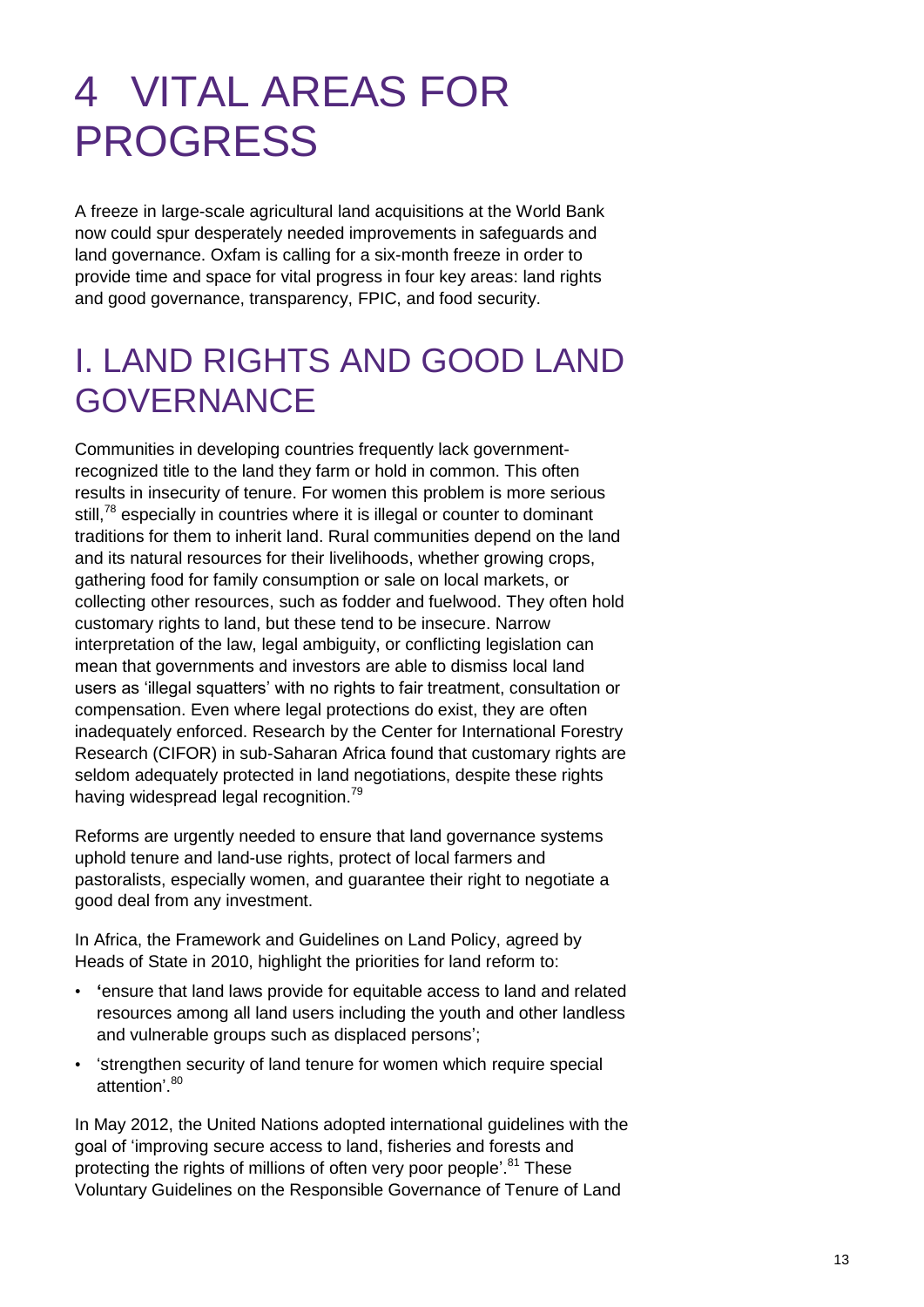pave the way for much-needed reforms to land governance, for example promoting equal rights for women in securing land title and encouraging states to ensure that poor people get legal help during land disputes. A particular strength of the guidelines is their call for governance to apply to "all forms of tenure, including public, private, communal, collective, indigenous and customary'.<sup>82</sup>

Developing country governments must now be encouraged and provided with capacity and support by international donors, including the World Bank, in order to undertake an inclusive national discussion on land policy, and then to codify and enforce the guidelines within their own domestic regimes.

## II. TRANSPARENCY

Transparency is not an end in itself, but the secrecy that cloaks many land deals is one of the most disturbing characteristics of today"s land rush phenomenon. It prevents local communities from knowing who is acquiring their land and for what purpose. It makes it harder for people to assess the impacts on their lives and food security, gain fair compensation for their losses, and to find out to whom they can appeal. It can also foster corruption. Furthermore, the benefits of the investment – which could include new jobs, spin-off businesses and tax revenues – are difficult to assess and guarantee when there is no contract or revenue disclosure.

The intergovernmental Committee on World Food Security"s High Level Panel of Experts on Food Security and Nutrition has said: "The different actors – investors, government, local people – enter the negotiations with highly asymmetric information and power. Consequently, local people usually lose out, and governments lose both revenues and opportunities to achieve long-term benefits for their populations.<sup>84</sup> Affected communities need support to know what information they are entitled to, and how to access and use it without fear of reprisal.<sup>85</sup>

## III. FREE, PRIOR AND INFORMED CONSENT (FPIC)

In May 2012, the African Commission on Human and People"s Rights (ACHPR) resolved that "all necessary measures must be taken by the State to ensure participation, including the free, prior and informed consent of communities, in decision making related to natural resources governance"; and to "Ensure independent social and human rights impact assessments that guarantee free prior informed consent'.<sup>86</sup>

Too often, large-scale land acquisitions end up as land grabs in which affected local communities become victims of the deal, rather than partners in development. ACHPR is just the latest international body to adopt FPIC for affected communities as a central tenet in its standards.<sup>87</sup> At the same time, indigenous peoples, in particular, have the right to

*I think the outcome is that the guidelines created both a technical and a political platform for countries to be able to address these issues in a way which they have not been able to do in the past.*

Greg Myers, USAID, Chair of the working group that negotiated the Voluntary Guidelines on the Responsible Governance of Tenure of Land<sup>83</sup>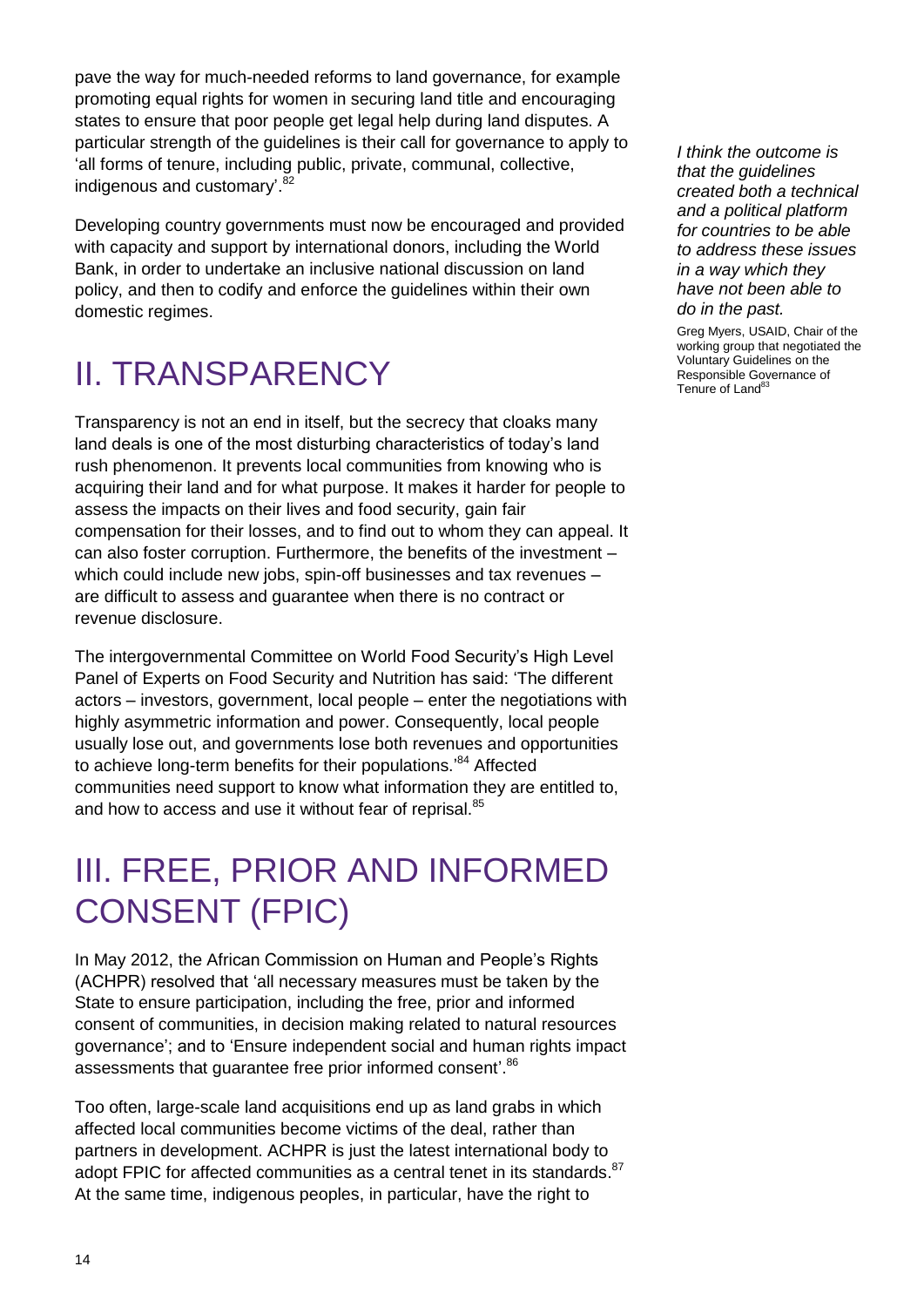FPIC enshrined in international human rights law.<sup>88</sup> In the context of land acquisitions, FPIC ensures informed and non-coercive negotiations between those who wish to use the land and the affected communities, prior to any deal going ahead. It is up to the communities to decide whether to agree to the project or not, once they have a full and accurate understanding of its implications.<sup>89</sup>

# IV. FOOD SECURITY

As already noted, if the rising tide of interest in farmland investment is to have any positive impact on the food security of local communities and the livelihoods of small-scale producers, it is crucial that land governance and investments in land do not undermine food security by facilitating the transfer of land rights away from people living in poverty.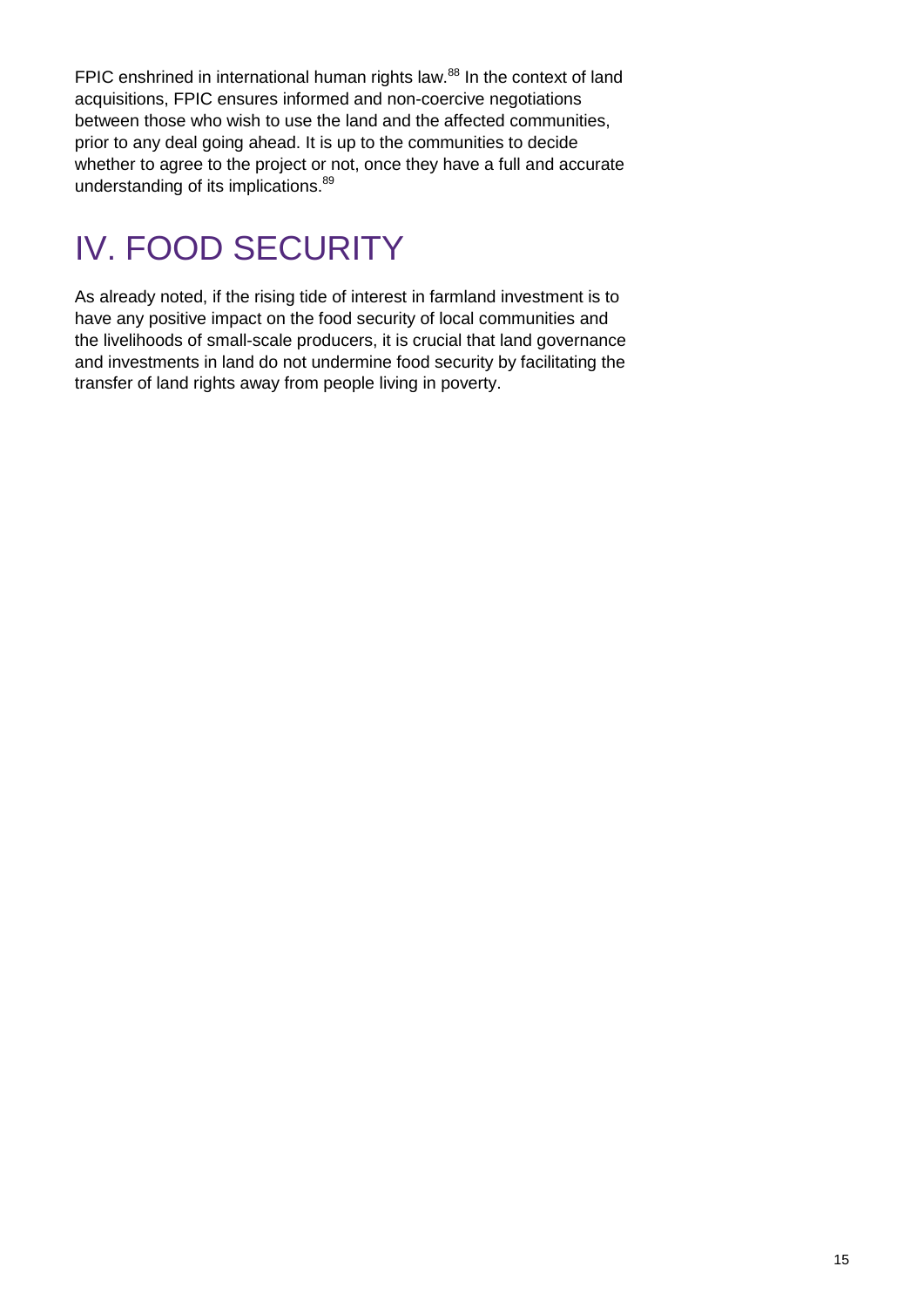# 5 TIME TO CALL A HALT

When a situation is out of control, it is time to call a halt. The global land rush shows no sign of abating. Indeed, it is predicted that commercial pressures on land will continue to mount as competition over resources intensifies.<sup>90</sup>

The way in which land acquisitions may exacerbate food insecurity and poverty is not yet fully understood. The level of risk this uncertainty entails is unacceptable, and the potential consequences for people"s livelihoods irreversible. At the moment, the burden of that risk is being shouldered by the poorest and most vulnerable.

Investors buying up land are taking a big risk too. Investing where there is poor recognition of land rights can mean being caught up in competing claims over resources and long-lasting conflict. It makes good business sense to manage an investment properly. For example, in assessing the potential for investment by energy companies in the Arctic, the chief executive of Lloyds of London urged companies not to "rush in [but instead to] step back and think carefully about the consequences of that action',<sup>92</sup> carrying out research and ensuring that the right safety measures were put in place. The same kind of prudence needs to be shown by land investors in developing countries.

Government in those countries where large-scale land deals take place have the authority, but often lack the will or capacity to force recalcitrant investors to act in local people's interests. But some governments have already taken steps to freeze deals until the situation can be brought under control and the impacts fully understood.

### **Box 4: Mozambique gives itself some breathing space**

Mozambique has some of the most progressive land laws in Africa: the 1997 Land Law is widely seen as striking a balance between protecting customary rights and encouraging investment. However, implementation of these laws, particularly the obligation to consult affected communities, remains complex in practice,  $93$  especially given both the pressure to fasttrack privatization and the liberalization of regulation concerning land.<sup>94</sup>

Between 2006 and 2008, foreign direct investment flows to Mozambique increased from \$154m to \$587m.<sup>95</sup> Over the same period, the government of Mozambique received numerous expressions of interest in land from foreign investors, mostly in relation to biofuels and forestry. Institutional structures struggled to keep up with this rising interest.

While the government recognized the potential benefits of such investment, it also realized that the process had to be managed properly. From October 2007 to October 2011, no new concessions over 10,000 ha were publicly agreed. During that period, the government completed a map of formal land tenure in the country.

This was the start of a more comprehensive mapping of land tenure. In 2008, Mozambique finished a set of guidelines on the kind of investment the government wanted to attract. $96$ 

*Fewer and fewer people are producing more and more food for more and more of us. That's only going to get worse over the next 20 or 30 years. So if you're smart, put your money into anything related to agriculture.*  Jim Rogers, investor<sup>91</sup>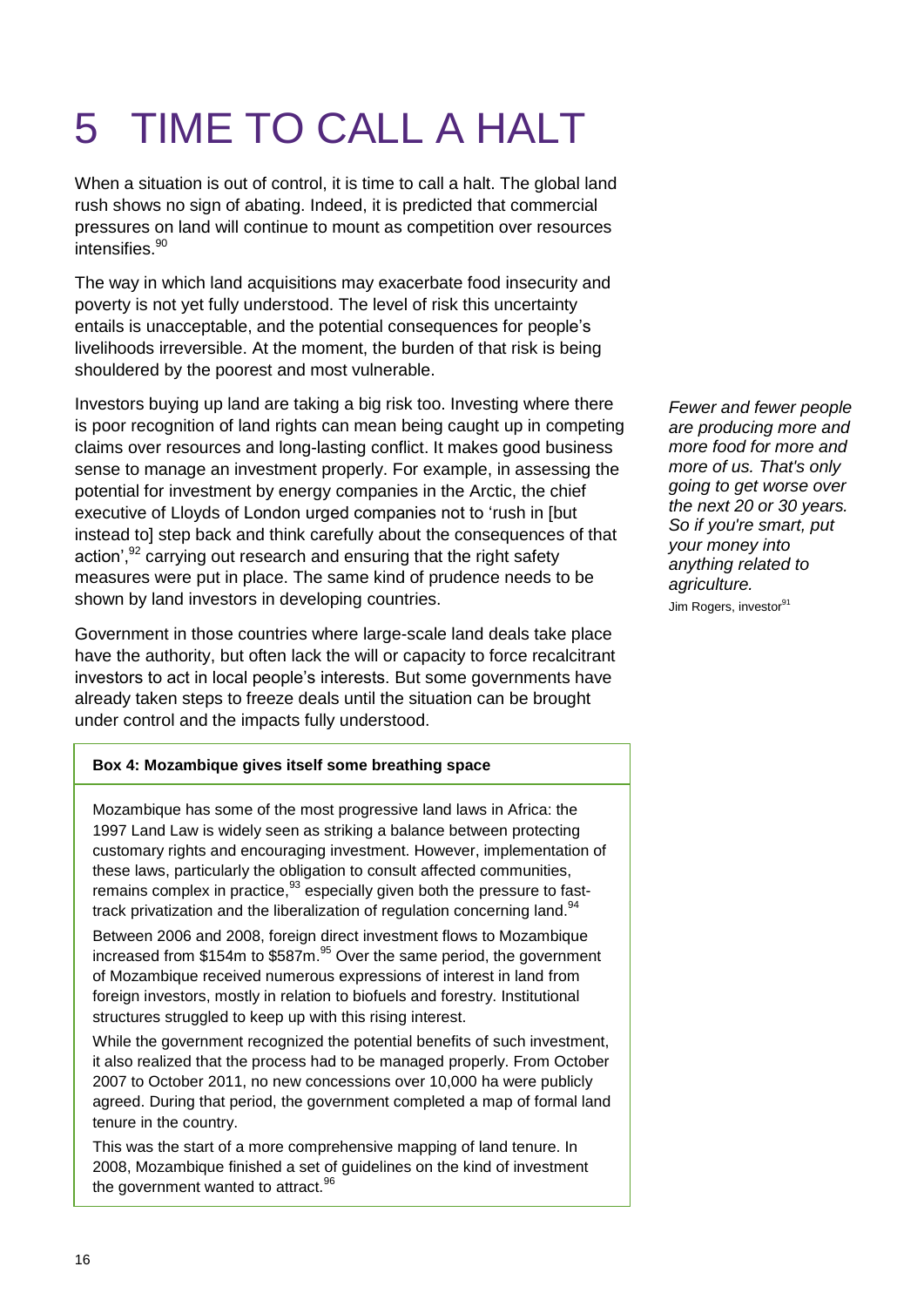In May 2012, after the killing of a local activist and a wave of public protests, Cambodian Premier Hun Sen halted new land concessions in order to "ensure equity" and demanded that decisions "do not jeopardize people"s means of livelihood, so that economic concessions can bring real benefits to the nation and its people'.<sup>97</sup> A month later, Laos announced a similar freeze on mining and rubber concessions, citing social and environmental concerns. Lao Minister of Planning and Investment Somdy Duangdy told the *Vientiane Times*, "We approved large plots of land without looking into the details, like what land belonged to the state and which belonged to local people'.<sup>98</sup>

Other countries have tried to introduce controls on large-scale land deals in recent years, including Mozambique (see Box 4), Brazil, Tanzania, Indonesia, Papua New Guinea and Argentina. In January 2012, the Pan-African Parliament called for a moratorium on new large-scale land investments "pending implementation of land policies and guidelines on good land governance'.<sup>99</sup> In 2012, Kofi Annan and other members of the Africa Progress Panel Report called on African governments to "carefully assess large-scale land deals and consider a moratorium pending legislation to protect smallholder farmers and communities'.<sup>100</sup>

**Box 5: Pressure from Papua New Guinean NGOs leads to a government moratorium**

In Papua New Guinea, an alliance of NGOs, including Oxfam partners,<sup>101</sup> campaigned for the government to recognize the problems of the Special Agricultural and Business Leases (SABL) programme, which has granted leases of up to 99 years to mostly foreign corporations across 5.1 million ha of community lands.<sup>102</sup>

In 2011, Acting Prime Minister Sam Abal announced a Commission of Inquiry into these leases, along with an immediate moratorium on the issuing of any further leases until the inquiry process was completed.<sup>103</sup>

The Commission of Inquiry report, due to be tabled in Parliament in late 2012, will determine the legality of SABLs and audit the current leases, many of which are reported to have been granted without the consent of indigenous landowners, as required under Papua New Guinean law.<sup>104</sup>

However, the international community's responses to the global land rush have been largely weak and uncoordinated, with the exception of the important step taken by the intergovernmental Committee on World Food Security in May 2012, when it agreed the Voluntary Guidelines on the Responsible Governance of Tenure of Land (see page 12).<sup>105</sup>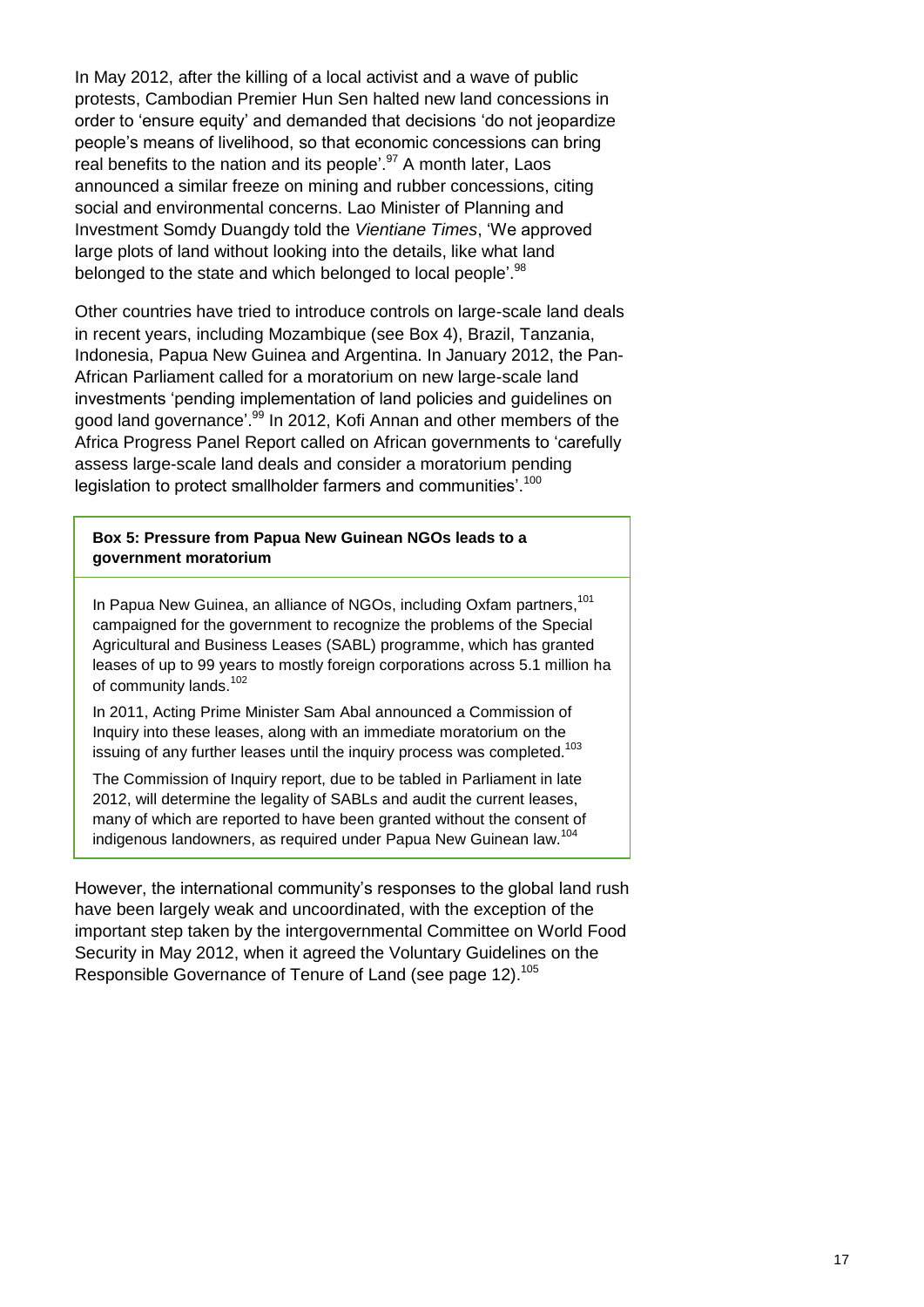# 6 RECOMMENDATIONS

In light of the World Bank"s pivotal influence upon governments and the private sector, Oxfam believes it should stop backing land acquisitions immediately and play a key role in stopping the unregulated global land rush. The Bank should use this pause in its lending to implement internal reforms and send a clear signal to investors and governments that landgrabbing must stop.

## **The World Bank should:**

**Freeze** for six months all lending across the World Bank Group to projects that involve or enable agricultural large-scale land acquisitions.

**Review** (with the results of this review made public) existing World Bank Group investments that involve or enable land acquisitions, assessing the extent to which existing policies, activities and safeguards:

- **ensure transparency,** with information on land deals made publicly available;
- **respect and uphold the principle of FPIC** for all affected communities, and where land is acquired, ensuring compensation, rehabilitation and resettlement to affected communities, as appropriate;
- **promote land rights and good land governance,** including strengthening rather than undermining the rights of small-scale food producers, pastoralists, women and other marginalized groups to the land, natural resources and other productive assets they depend on;
- **promote food security and preserve the environment and natural resources**.

**Commit** to improving its policy and practice with regard to land acquisitions on the basis of the results of this review. To achieve this, during the six-month freeze the Bank should take action in the following areas:

### **Setting the standards**

- The World Bank should publicly support the Voluntary Guidelines on the Responsible Governance of Land Tenure as the international accepted norm on good land governance. It should encourage investors and borrower countries to implement these guidelines fully, in line with their capabilities. It should also play a constructive role in engaging with the working group on responsible agricultural investment at the Committee on World Food Security.
- It should push investors, starting with the Equator Principles banks and fellow development finance institutions, to tackle weaknesses in how they manage transparency, consent and compensation in their investments. This will involve tightening implementation of existing standards, and adopting new or revised standards.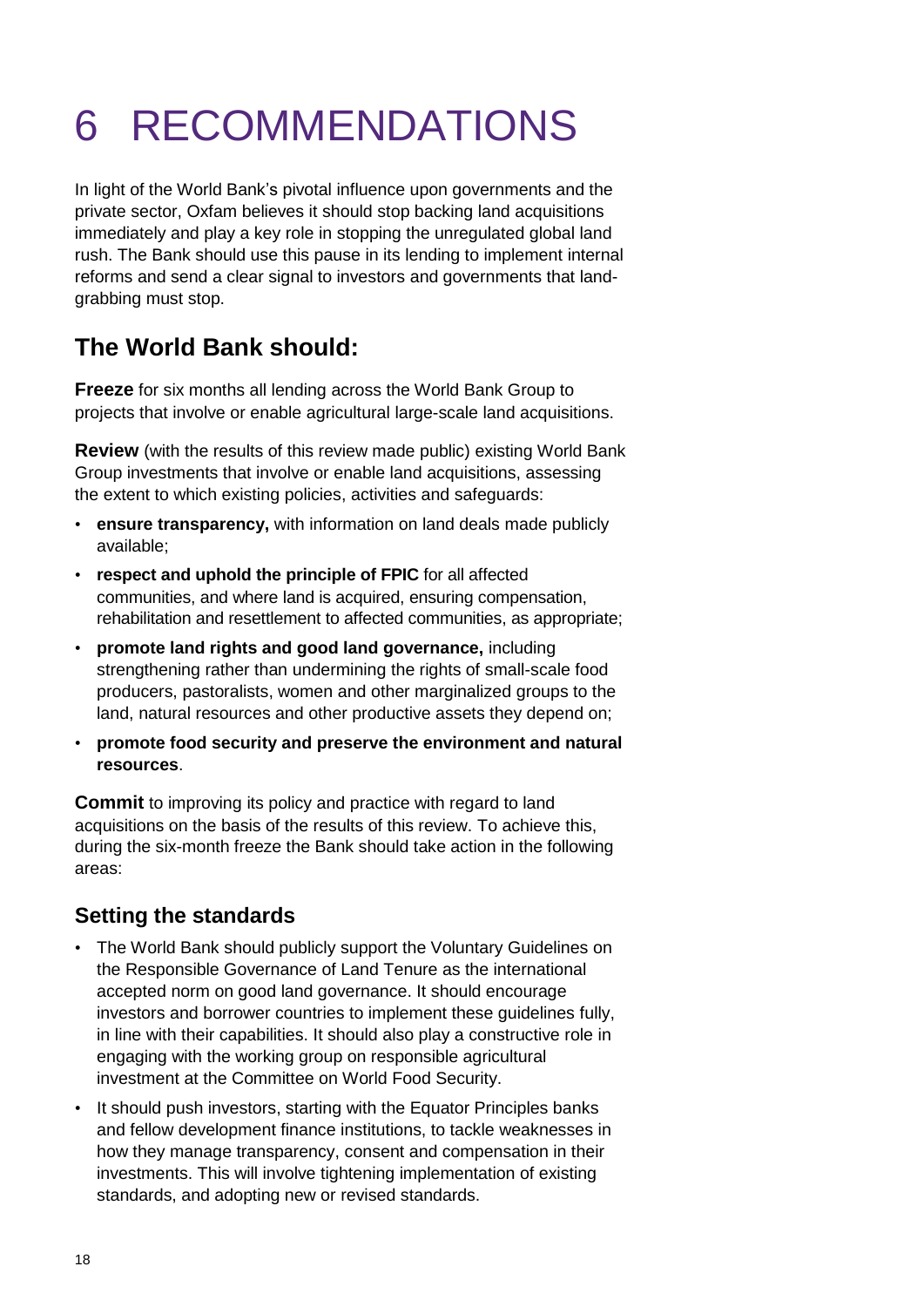### **Investing in land**

- The World Bank should make all information regarding the size, scope and nature of any investments that involve large-scale land acquisitions, and any activities supported by such investments, publicly available.
- It should apply the IFC's Performance Standards<sup>106</sup> in the same way to investments through financial intermediaries as it does to direct project finance, applying the same levels of risk categorization, safeguards and disclosure provisions.
- It should incorporate FPIC for indigenous peoples into its safeguard policies, as this is a legal right, and require that the principles of FPIC are guaranteed to all affected communities.<sup>107</sup>
- It should address the Performance Standards' inadequate provisions for FPIC for indigenous peoples, specifically within the implementation guidance notes, and ensure that these documents are open for stakeholder consultation.

### **Policy advice to developing country governments**

- The World Bank should review and revise all World Bank Group advice to client countries on land governance, aligning this with the Voluntary Guidelines on the Responsible Governance of Land Tenure and systemically addressing the areas where its advice undermines the security of land tenure.
- It should provide support and help increase capacity for developing countries to implement the provisions of the Voluntary Guidelines at a national level.
- It should review and, where necessary withdraw, all World Bank Group Investment Climate Advisory Services advice that is intended to encourage opening up of land markets in ways that could lead to land grabs.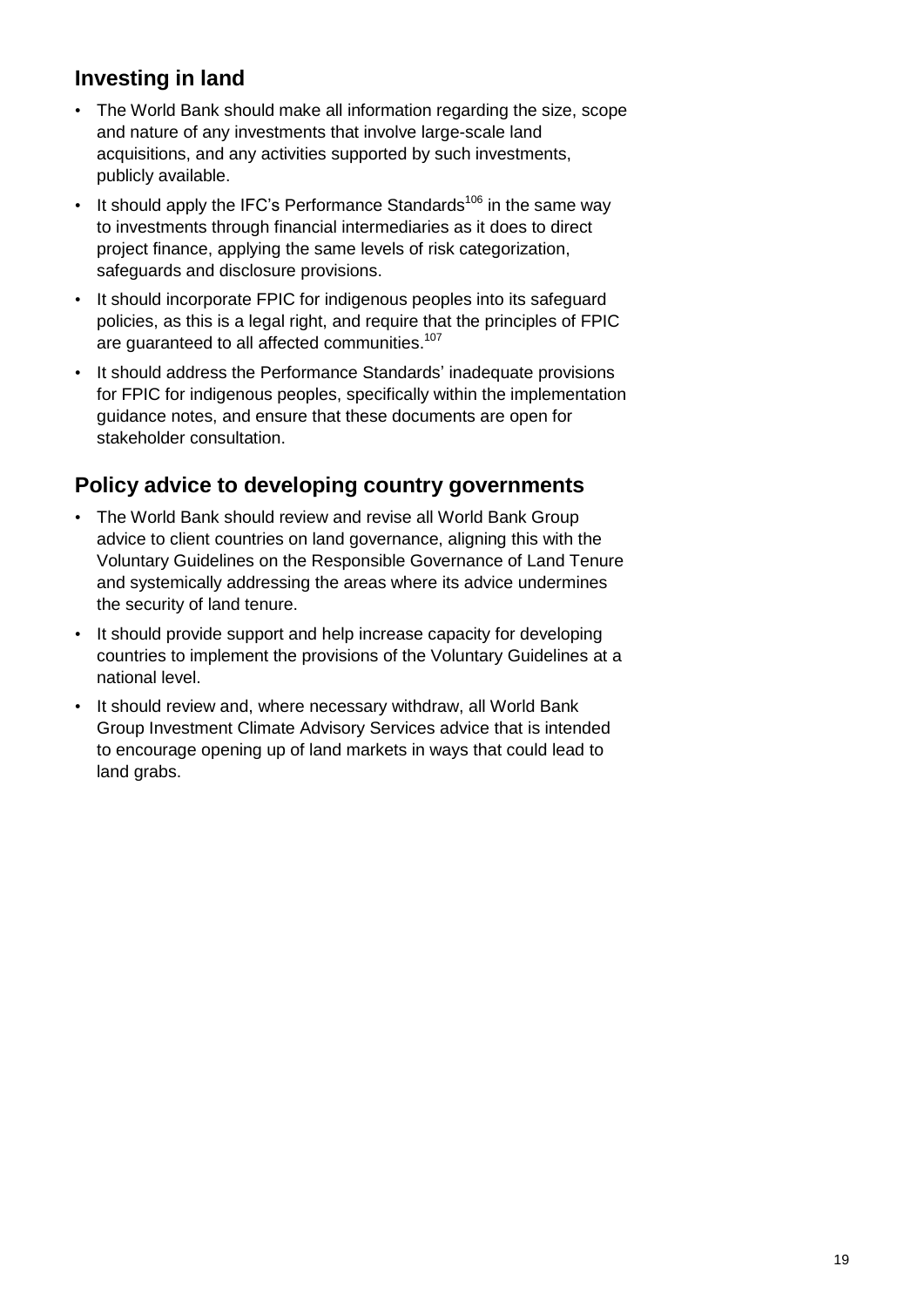# **NOTES**

(N.B. All URLs were last accessed August 2012, unless otherwise stated)

- <sup>1</sup> See cases in Oxfam (2011) 'Land and Power: The Growing Scandal Surrounding the New Wave of Investments in Land', Oxford: Oxfam[, http://policy-practice.oxfam.org.uk/publications/land-and-power-the-growing-scandal](http://policy-practice.oxfam.org.uk/publications/land-and-power-the-growing-scandal-surrounding-the-new-wave-of-investments-in-l-142858)[surrounding-the-new-wave-of-investments-in-l-142858](http://policy-practice.oxfam.org.uk/publications/land-and-power-the-growing-scandal-surrounding-the-new-wave-of-investments-in-l-142858)
- $2$  Between 2001 and 2010, 203 million hectares (ha) were reported to be under consideration or negotiation worldwide. This is equivalent to 55,616 ha every day for ten years, or an area bigger than London, which covers 157,000 ha, every three days. ILC (2011) 'Land Rights and the Rush for Land', [http://www.landcoalition.org/cpl/CPL-synthesis](http://www.landcoalition.org/cpl/CPL-synthesis-report)[report.](http://www.landcoalition.org/cpl/CPL-synthesis-report) For more details on a subset of the full database, see: [http://landportal.info/landmatrix/get-the-picture/deals](http://landportal.info/landmatrix/get-the-picture/deals-over-time)[over-time](http://landportal.info/landmatrix/get-the-picture/deals-over-time)
- $3$  K. Deininger and D. Byerlee (2011) 'Rising Global Interest in Farmland: Can it Yield Sustainable and Equitable Benefits?", Washington, D.C.: World Bank,

[http://siteresources.worldbank.org/INTARD/Resources/ESW\\_Sept7\\_final\\_final.pdf](http://siteresources.worldbank.org/INTARD/Resources/ESW_Sept7_final_final.pdf) 

Oxfam (2012) 'The Hunger Grains', Oxford: Oxfam[, http://policy-practice.oxfam.org.uk/publications/the-hunger](http://policy-practice.oxfam.org.uk/publications/the-hunger-grains-the-fight-is-on-time-to-scrap-eu-biofuel-mandates-242997)[grains-the-fight-is-on-time-to-scrap-eu-biofuel-mandates-242997](http://policy-practice.oxfam.org.uk/publications/the-hunger-grains-the-fight-is-on-time-to-scrap-eu-biofuel-mandates-242997)

See also W. Anseeuw *et al* (2012) "Transnational Land Deals for Agriculture in the Global South. Analytical Report based on the Land Matrix Database", CDE/CIRAD/GIGA, Bern/Montpellier/Hamburg, <http://landportal.info/landmatrix/media/img/analytical-report.pdf>

- <sup>4</sup> The number of reported land deals by foreign investors in agriculture in the global South increased from approx 35 in mid 2008 to 105 in mid 2009, an increase of approx 200%. See Figure 1, p 6, in W. Anseeuw *et al* (2012) *op. cit*.
- <sup>5</sup> A. Brownell (2012) Presentation to Rights and Resources Seminar, London, February 2012. Cited in [http://www.rightsandresources.org/documents/files/doc\\_4714.pdf](http://www.rightsandresources.org/documents/files/doc_4714.pdf)

 $^6$  The country and area of individual land deals for the purposes of agriculture, forestry, and livestock, covering a total of 40.3 million ha, were obtained from [http://landportal.info/landmatrix/get-the](http://landportal.info/landmatrix/get-the-detail/database.csv)[detail/database.csv](http://landportal.info/landmatrix/get-the-detail/database.csv) (downloaded 25/07/12). The potential annual cereal production on acquired land was then calculated for each country by summing the product of the area of each deal and the average national cereal yield (data source: [http://faostat3.fao.org](http://faostat3.fao.org/) (downloaded 25/07/12)). The food energy available from the potential cereal harvest on acquired land in each country was calculated by multiplying the potential production volume by the kcal available from one tonne of cereal in the given country (obtained by dividing the annual food energy supply by the annual food supply quantity, in both cases for cereals excluding beer (data source: *Ibid*.)). The number of people that could potentially be fed from acquired land in each country was then calculated by dividing the potential annual supply of food energy by the product of 365 days and 1,800 kcal (the FAO's global minimum daily energy requirement per capita). National totals were then summed to arrive at a global total. On the assumption that the vast majority of the land acquired in the past ten years could be used to grow food, whether or not investors intend to use it in that way, and that the publicly available data is a reasonably representative sample of the total database, a conservative estimation was made that if about 40 million ha could feed about 240 million people, then 203 million ha is likely to have the potential to feed more than 1 billion people.

- <sup>7</sup> K. Deininger and D. Byerlee (2011) *op. cit*.; Oxfam (2012) "The Hunger Grains", *op. cit*. See also W. Anseeuw, *et al* (2012) *op. cit*.
- <sup>8</sup> W. Anseeuw, et al (2012) *op. cit.*
- <sup>9</sup> 62 per cent of reported large-scale land deals for agriculture involving foreign investors in developing countries in the last ten years were in Africa, covering 56.2 million ha, an area equivalent to 4.8 per cent of Africa"s total agricultural area, or the territory of Kenya. Eastern Africa hosts about a third of all reported land deals globally (see [www.landcoalition.org/cpl/CPL-synthesis-report\).](http://www.landcoalition.org/cpl/CPL-synthesis-report) There is most data on land deals by foreign investors in Africa, with media attention focused on the continent, but domestic actors are also heavily involved in land acquisitions and large-scale land acquisitions have also occurred in Eurasia, Latin America and Southeast Asia. For further information see: IIED (2012) "The global land rush: What the evidence reveals about scale and geography", <http://pubs.iied.org/pdfs/17124IIED.pdf>
- $10$  The countries that attract most land deals are those with the weakest land governance, not those with most available land. There has been 33 per cent more land acquisition in countries ranked near the bottom of the Worldwide Governance Indicators (like Angola) than in countries ranked around the middle (like Brazil), even when controlled for other factors [\(http://www.imf.org/external/pubs/ft/wp/2011/wp11251.pdf\);](http://www.imf.org/external/pubs/ft/wp/2011/wp11251.pdf)

More information on the Worldwide Governance Indicators can be found at: [http://info.worldbank.org/governance/wgi/sc\\_country.asp](http://info.worldbank.org/governance/wgi/sc_country.asp)

The weaker the protection of rural land rights, the more likely a country is to host land deals: [http://siteresources.worldbank.org/INTARD/Resources/ESW\\_Sept7\\_final\\_final.pdf](http://siteresources.worldbank.org/INTARD/Resources/ESW_Sept7_final_final.pdf)

- <sup>11</sup> A. Brownell (2012) *op. cit*. Another recent report on land deals in Liberia, by the Centre for International Conflict Resolution of Columbia University [\(www.cicr-columbia.org/wp-content/uploads/2012/01/Smell-No-Taste.pdf,](http://www.cicr-columbia.org/wp-content/uploads/2012/01/Smell-No-Taste.pdf) p.10) cites the Minister for Planning's estimate that land concessions cover nearly half Liberia's total land mass.
- <sup>12</sup> APRODEV (2011) 'Stolen Land Stolen Future: A Report on Land Grabbing in Cambodia' www.aprodev.eu/files/Trade/landgrab\_aprodev.pdf.

See also ADHOC (2012) 'Report on Land and Housing Rights 2011'[, http://adhoc-cambodia.org/?p=1627,](http://adhoc-cambodia.org/?p=1627) which estimates land deals up to 2011 covering an area of 2,276,349 ha, equating to 63 per cent of Cambodia"s arable land area, (which is 36,207 square kilometres, or 20 per cent of the country 's total area of 181,035 sq km - see [https://www.cia.gov/library/publications/the-world-factbook/geos/cb.html\)](https://www.cia.gov/library/publications/the-world-factbook/geos/cb.html)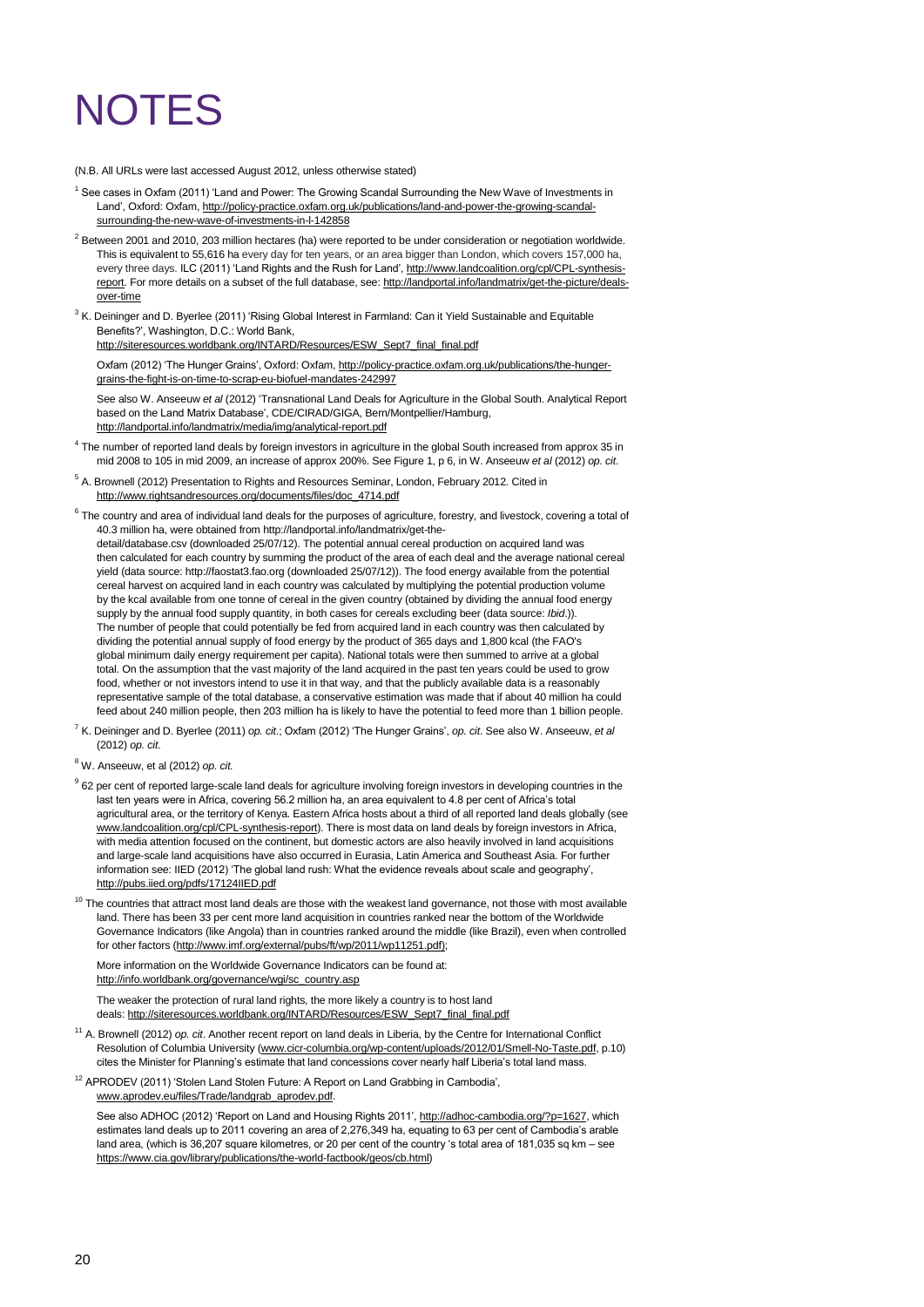<sup>13</sup> AP (2012) "Honduran land seizures raise fear of wider clashes of class and ideology", the *Guardian*, 15 July, <http://www.guardian.co.uk/world/2012/jul/15/honduras-land-seizures-la-confianza>

<sup>14</sup> K. Ward (2011) 'The World in 2050. Quantifying the Shift in the Global Economy', London: HSBC Global Research, <http://www.research.hsbc.com/midas/Res/RDV?p=pdf&key=ej73gSSJVj&n=282364.PDF>

<sup>15</sup> WWF (2010) 'Living Planet Report 2010. Biodiversity, Biocapacity and Development', Gland: WWF, p.59, [http://www.wwf.org.uk/what\\_we\\_do/about\\_us/living\\_planet\\_report\\_2010/](http://www.wwf.org.uk/what_we_do/about_us/living_planet_report_2010/)

<sup>16</sup> UNEP (2012) 'The Fifth Global Environmental Outlook Report', Ch. 3: Land, [http://www.unep.org/geo/pdfs/geo5/GEO-5\\_LAND-small.pdf](http://www.unep.org/geo/pdfs/geo5/GEO-5_LAND-small.pdf)

<sup>17</sup> For example, Saudi investors have acquired 800,000 ha of land in Africa alone. See S. Freemantle and J. Stevens (2012) "EM10 and Africa: Saudi Arabia – Africa"s food potential draws attention", Standard Bank, 18 June, <https://research.standardbank.com/Search#/?Preview=1671-DCECFD61BB3343E494440D7F11F8DA6A>

<sup>18</sup> See Box 4 for definition of a 'land grab'.

<sup>19</sup> IFC (2006) 'Summary of Proposed Investment',

[http://www.ifc.org/ifcext/spiwebsite1.nsf/DocsByUNIDForPrint/C246240F80E9FD37852576BA000E28BE?opendo](http://www.ifc.org/ifcext/spiwebsite1.nsf/DocsByUNIDForPrint/C246240F80E9FD37852576BA000E28BE?opendocument) [cument](http://www.ifc.org/ifcext/spiwebsite1.nsf/DocsByUNIDForPrint/C246240F80E9FD37852576BA000E28BE?opendocument)

<sup>20</sup> R. Zoellick (2009) Letter to M. Colchester *et al.*, 28 August,

[www.forestpeoples.org/sites/fpp/files/news/2010/08/ifc\\_wb\\_letter\\_pressrelease\\_sep09.pdf](http://www.forestpeoples.org/sites/fpp/files/news/2010/08/ifc_wb_letter_pressrelease_sep09.pdf) 

The Bank's review highlighted the fact that land tenure and land-use change are central to a responsible approach to the palm oil sector and acknowledged the key role of strong land-tenure governance to counterbalance strong economic incentives for large-scale expansion. The review also led to the promotion of developments on "degraded land" instead of community forests and subsistence farming land, and proposed a shift to investments that benefit small-scale food producers.

<sup>21</sup> See World Bank (2012) 'World Bank Group Lending to Agriculture',

[http://siteresources.worldbank.org/INTGPAA/Resources/AppendixB.pdf;](http://siteresources.worldbank.org/INTGPAA/Resources/AppendixB.pdf) and "World Bank Issue Briefs: Agriculture and Rural Development",

[http://web.worldbank.org/WBSITE/EXTERNAL/NEWS/0,,contentMDK:20432940~menuPK:34480~pagePK:64257](http://web.worldbank.org/WBSITE/EXTERNAL/NEWS/0,,contentMDK:20432940~menuPK:34480~pagePK:64257043~piPK:437376~theSitePK:4607,00.html) [043~piPK:437376~theSitePK:4607,00.html](http://web.worldbank.org/WBSITE/EXTERNAL/NEWS/0,,contentMDK:20432940~menuPK:34480~pagePK:64257043~piPK:437376~theSitePK:4607,00.html)

 $22$  See case files on the Compliance Advisor/Ombudsman site and the Inspection Panel site as follows:

#### **Compliance Advisor / Ombudsman**

Uganda / Agri-Vie Fund-01/Kiboga (2011[\) www.cao-ombudsman.org/cases/case\\_detail.aspx?id=180;](http://www.cao-ombudsman.org/cases/case_detail.aspx?id=180)

Uganda / Agri-Vie Fund-02/Mubende (2011) www.cao-ombudsman.org/cases/case\_detail.aspx?id=181;

India / India Infrastructure Fund-01/Dhenkanal District (2011[\) www.cao-](http://www.cao-ombudsman.org/cases/case_detail.aspx?id=165)

[ombudsman.org/cases/case\\_detail.aspx?id=165;](http://www.cao-ombudsman.org/cases/case_detail.aspx?id=165) 

Cambodia / Cambodia Airport II-01/Preah Sihanouk (2009[\) www.cao](http://www.cao-ombudsman.org/cases/case_detail.aspx?id=155)[ombudsman.org/cases/case\\_detail.aspx?id=155;](http://www.cao-ombudsman.org/cases/case_detail.aspx?id=155) 

Indonesia / Wilmar Group-03/Jambi (2011[\) www.cao-ombudsman.org/cases/case\\_detail.aspx?id=177;](http://www.cao-ombudsman.org/cases/case_detail.aspx?id=177)

Papua New Guinea / PNG SEZ-01/Madang Province (2011[\) www.cao](http://www.cao-ombudsman.org/cases/case_detail.aspx?id=175)[ombudsman.org/cases/case\\_detail.aspx?id=175;](http://www.cao-ombudsman.org/cases/case_detail.aspx?id=175) 

Philippines / Ambuklao-Binga Hydroelectric Power-01/Binga (2008) www.caoombudsman.org/cases/case\_detail.aspx?id=85;

Philippines / Mindoro Resources-01/Jabonga (2011) www.cao-ombudsman.org/cases/case\_detail.aspx?id=176;

Nicaragua / Nicaragua Sugar Estates Limited-01/León and Chinandega (2008[\) www.cao](http://www.cao-ombudsman.org/cases/case_detail.aspx?id=82)[ombudsman.org/cases/case\\_detail.aspx?id=82;](http://www.cao-ombudsman.org/cases/case_detail.aspx?id=82) 

Panama / Panama Canal Expansion-01/Gatún (2011) www.cao-ombudsman.org/cases/case\_detail.aspx?id=174;

India / Tata Ultra Mega-01/Mundra and Anjar (2011) www.cao-ombudsman.org/cases/case\_detail.aspx?id=171;

Chad / Chad-Cameroon Pipeline-03/Chad (2011) www.cao-ombudsman.org/cases/case\_detail.aspx?id=179;

Uganda / Bujagali Energy-05/Bujagali (2011[\) www.cao-ombudsman.org/cases/case\\_detail.aspx?id=172](http://www.cao-ombudsman.org/cases/case_detail.aspx?id=172)

#### **World Bank / World Bank Inspection Panel**

Papua New Guinea: Smallholder Agriculture Development Project" (2009) World Bank Inspection Panel, [http://siteresources.worldbank.org/EXTINSPECTIONPANEL/Resources/PNG\\_Report\\_and\\_Annexes\\_NO\\_MAPS.](http://siteresources.worldbank.org/EXTINSPECTIONPANEL/Resources/PNG_Report_and_Annexes_NO_MAPS.pdf) [pdf;](http://siteresources.worldbank.org/EXTINSPECTIONPANEL/Resources/PNG_Report_and_Annexes_NO_MAPS.pdf)

Chile: Quilleco Hydropower Project (2010)

[http://web.worldbank.org/WBSITE/EXTERNAL/EXTINSPECTIONPANEL/0,,contentMDK:22622979~pagePK:641](http://web.worldbank.org/WBSITE/EXTERNAL/EXTINSPECTIONPANEL/0,,contentMDK:22622979~pagePK:64129751~piPK:64128378~theSitePK:380794,00.html) [29751~piPK:64128378~theSitePK:380794,00.html;](http://web.worldbank.org/WBSITE/EXTERNAL/EXTINSPECTIONPANEL/0,,contentMDK:22622979~pagePK:64129751~piPK:64128378~theSitePK:380794,00.html) 

India: Mumbai Urban Transport Project (2009)

[http://web.worldbank.org/WBSITE/EXTERNAL/EXTINSPECTIONPANEL/0,,contentMDK:22512375~pagePK:641](http://web.worldbank.org/WBSITE/EXTERNAL/EXTINSPECTIONPANEL/0,,contentMDK:22512375~pagePK:64129751~piPK:64128378~theSitePK:380794,00.html) [29751~piPK:64128378~theSitePK:380794,00.html;](http://web.worldbank.org/WBSITE/EXTERNAL/EXTINSPECTIONPANEL/0,,contentMDK:22512375~pagePK:64129751~piPK:64128378~theSitePK:380794,00.html) 

Management response to request for inspection panel review of the Republic of Kazakhstan (2011)

[http://siteresources.worldbank.org/EXTINSPECTIONPANEL/Resources/KAZAKHSTAN2\\_Mgmt\\_Response.pdf;](http://siteresources.worldbank.org/EXTINSPECTIONPANEL/Resources/KAZAKHSTAN2_Mgmt_Response.pdf)  South Africa: Eskom Investment Support Project (2010)

[http://web.worldbank.org/WBSITE/EXTERNAL/EXTINSPECTIONPANEL/0,,contentMDK:22533082~pagePK:641](http://web.worldbank.org/WBSITE/EXTERNAL/EXTINSPECTIONPANEL/0,,contentMDK:22533082~pagePK:64129751~piPK:64128378~theSitePK:380794,00.html) [29751~piPK:64128378~theSitePK:380794,00.html;](http://web.worldbank.org/WBSITE/EXTERNAL/EXTINSPECTIONPANEL/0,,contentMDK:22533082~pagePK:64129751~piPK:64128378~theSitePK:380794,00.html) 

Panama: Land Administration Project (2009)

[http://web.worldbank.org/WBSITE/EXTERNAL/EXTINSPECTIONPANEL/0,,contentMDK:22512050~pagePK:641](http://web.worldbank.org/WBSITE/EXTERNAL/EXTINSPECTIONPANEL/0,,contentMDK:22512050~pagePK:64129751~piPK:64128378~theSitePK:380794~isCURL:Y,00.html) [29751~piPK:64128378~theSitePK:380794~isCURL:Y,00.html;](http://web.worldbank.org/WBSITE/EXTERNAL/EXTINSPECTIONPANEL/0,,contentMDK:22512050~pagePK:64129751~piPK:64128378~theSitePK:380794~isCURL:Y,00.html)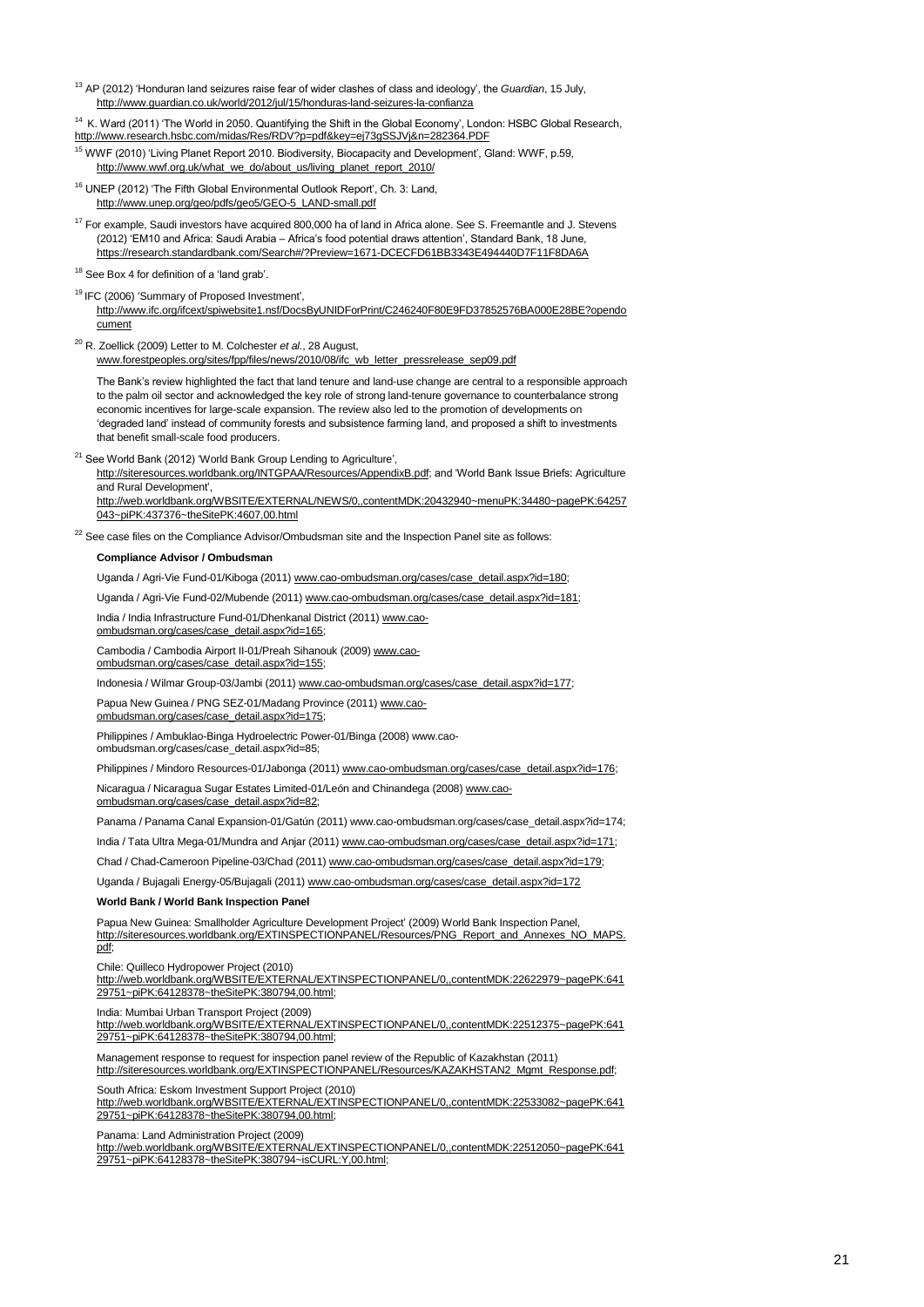Kosovo – Power Project: request for inspection (2012)

[http://documents.worldbank.org/curated/en/2012/04/16228703/kosovo-power-project-re-request-inspection](http://documents.worldbank.org/curated/en/2012/04/16228703/kosovo-power-project-re-request-inspection-kosovo-power-project-request-inspection)[kosovo-power-project-request-inspection;](http://documents.worldbank.org/curated/en/2012/04/16228703/kosovo-power-project-re-request-inspection-kosovo-power-project-request-inspection) 

Cambodia: Land Management and Administration Project (2009)

[http://web.worldbank.org/WBSITE/EXTERNAL/EXTINSPECTIONPANEL/0,,contentMDK:22512162~pagePK:641](http://web.worldbank.org/WBSITE/EXTERNAL/EXTINSPECTIONPANEL/0,,contentMDK:22512162~pagePK:64129751~piPK:64128378~theSitePK:380794,00.html) [29751~piPK:64128378~theSitePK:380794,00.html](http://web.worldbank.org/WBSITE/EXTERNAL/EXTINSPECTIONPANEL/0,,contentMDK:22512162~pagePK:64129751~piPK:64128378~theSitePK:380794,00.html)

- <sup>23</sup> J. Vidal (2012) 'Guatemala farmers losing their land to Europe's demand for biofuels', the *Guardian*, 5 July, <http://www.guardian.co.uk/global-development/2012/jul/05/guatemala-land-europe-demand-biofuels>
- $24$  For example, as posited by the World Bank in its 2011 report 'Rising Global Interest in Farmland: Can it Yield Sustainable and Equitable Benefits?" *op. cit.*
- <sup>25</sup> W. Anseeuw *et al* (2012) *op. cit.*
- $26$  According to the World Bank, 'The tendency to neglect existing rights often derives from a legal framework inherited from colonial days – reinforced or more deeply entrenched post-independence – that presumes any unclaimed or unregistered land to be "empty" and thus available for transfer with few safeguards." See [http://siteresources.worldbank.org/INTARD/Resources/ESW\\_Sept7\\_final\\_final.pdf](http://siteresources.worldbank.org/INTARD/Resources/ESW_Sept7_final_final.pdf)
- <sup>27</sup> According to the definition of a small-scale farm by the International Food Policy Research Institute (IFPRI). See P. Hazell *et al* (2007) "The Future of Small Farms for Poverty Reduction and Growth", 2020 Discussion Paper No. 42, Washington, D.C.: IFPRI[, http://www.ifpri.org/publication/future-small-farms-poverty-reduction-and-growth](http://www.ifpri.org/publication/future-small-farms-poverty-reduction-and-growth)
- <sup>28</sup> South Africa, Argentina and Uruguay all countries where there are huge problems with concentration of land ownership. This data is from the 2000 World Agricultural Census round, the 2010 round is ongoing. FAO (forthcoming) "2000 World Census of Agriculture - Analysis and International Comparison of Results", Rome: FAO.
- <sup>29</sup> ILC (2011) 'Tirana Declaration: Securing Land Access for the Poor in Times of Intensified Natural Resources Competition", Rome: International Land Coalition[, www.landcoalition.org/about-us/aom2011/tirana-declaration](http://www.landcoalition.org/about-us/aom2011/tirana-declaration)

<sup>30</sup> K. Deininger and D. Byerlee (2011) *op. cit.*

<sup>31</sup> The Land Matrix (2012)

 $32$  For example, in Mali, where there have been over 800,000 ha of land acquisitions (see: [http://allafrica.com/download/resource/main/main/idatcs/00021029:0d0f31641207deae38bb314ff8a1bccd.pdf\),](http://allafrica.com/download/resource/main/main/idatcs/00021029:0d0f31641207deae38bb314ff8a1bccd.pdf) the number of people at risk of food insecurity is a quarter of the population (4.6 million) in 2012 [\(www.oxfam.org/en/sahel\)](http://www.oxfam.org/en/sahel). Forty per cent of large-scale land acquisitions in Mali have been for biofuels, not food [\(http://allafrica.com/download/resource/main/main/idatcs/00021029:0d0f31641207deae38bb314ff8a1bccd.pdf\).](http://allafrica.com/download/resource/main/main/idatcs/00021029:0d0f31641207deae38bb314ff8a1bccd.pdf)

<sup>33</sup> W. Anseeuw, *et al* (2012) *op. cit*.

<sup>34</sup> Recent research by Oxfam in Cambodia has shown that food security, especially for women, can be undermined by the shift in agricultural practices caused by large-scale land acquisitions. In a survey of 60 respondents, 45 per cent said they were less secure in terms of being able to obtain sufficient rice compared to 38 per cent previously. "The reasons for greater food insecurity included labour shortages in rice farming as a result of people moving to employment in Economic Land Concessions (ELCs), and a reduction in *chamkar* (communal) land." Oxfam"s research "contributes to growing appreciation that whilst in some cases men may benefit, women and indigenous people encounter many problems as a result of ELCs; they may lose livelihood options and lose income; they may be at greater risk of losing land; their food security may deteriorate." (Oxfam (2012, forthcoming) "Exploring the Impacts of Economic Land Concessions on Livelihood Diversification in Cambodia using a Gender Perspective")

<sup>35</sup> ILC (2011) 'Land Rights and the Rush for Land', <http://www.landcoalition.org/cpl/CPL-synthesis-report>

Oxfam calculations show that if the land used to produce biofuels for the EU in 2008 had been used to produce wheat and maize instead, it could have fed 127 million people for the entire year. R. Kelly (2012) "The Hunger Grains", *op. cit.* 

<sup>36</sup> W. Anseeuw, *et al* (2012) *op. cit*.

<sup>37</sup> *Ibid*.

- <sup>38</sup> Quoted in Oxfam (2011) 'Land and Power: The Growing Scandal Surrounding the New Wave of Investments in Land", *op. cit.*
- $39$  R. Arezki, K. Deininger and H. Selod (2011) 'What drives the global land rush?', IMF Working Paper, Washington D.C.: IMF Institute, www.imf.org/external/pubs/ft/wp/2011/wp11251.pdf; see also World Governance Indicators, *op. cit*.
- $40$  N. Kachingwe (2012), 'From Under Their Feet: A think piece on the gender dimensions of land grabs in Africa', ActionAid,<http://www.actionaid.org/publications/under-their-feet-think-piece-gender-dimensions-land-grabs-africa>
- <sup>41</sup> For a detailed analysis of how the potential environmental and socio-economic risks associated with large-scale production of liquid biofuels in developing countries might affect men and women differently, see: A. Rossi and Y. Lambrou (2008) "Gender and Equity Issues in Liquid Biofuel production: Minimizing the Risks to Maximize the Opportunities", Rome: FAO[, ftp://ftp.fao.org/docrep/fao/010/ai503e/ai503e00.pdf](ftp://ftp.fao.org/docrep/fao/010/ai503e/ai503e00.pdf)
- 42 'Framework and Guidelines on Land Policy in Africa' (2010) Addis Ababa: AUC-ECA-AfDB Consortium [www.afdb.org/fileadmin/uploads/afdb/Documents/Policy-Documents/35-EN-](http://www.afdb.org/fileadmin/uploads/afdb/Documents/Policy-Documents/35-EN-%20Land%20Policy%20Report_ENG%20181010pdf.pdf) [%20Land%20Policy%20Report\\_ENG%20181010pdf.pdf](http://www.afdb.org/fileadmin/uploads/afdb/Documents/Policy-Documents/35-EN-%20Land%20Policy%20Report_ENG%20181010pdf.pdf)
- <sup>43</sup> P. Makutsa (2010) 'Land Grab in Kenya: Implications for Smallholder Farmers', Nairobi: Eastern Africa Farmers' Federation,
- [http://www.sfoap.net/fileadmin/user\\_upload/sfoap/KB/docs/Report%20of%20Land%20Grab%20in%20Kenya.pdf](http://www.sfoap.net/fileadmin/user_upload/sfoap/KB/docs/Report%20of%20Land%20Grab%20in%20Kenya.pdf)
- <sup>44</sup> For example, the Royal Cambodian Government introduced 'economic land concessions' to stimulate economic development and alleviate poverty in order to achieve the Cambodian Millennium Development Goals by 2015. (Oxfam (2012, forthcoming) "Exploring the Impacts of Economic Land Concessions on Livelihood Diversification in Cambodia using a Gender Perspective").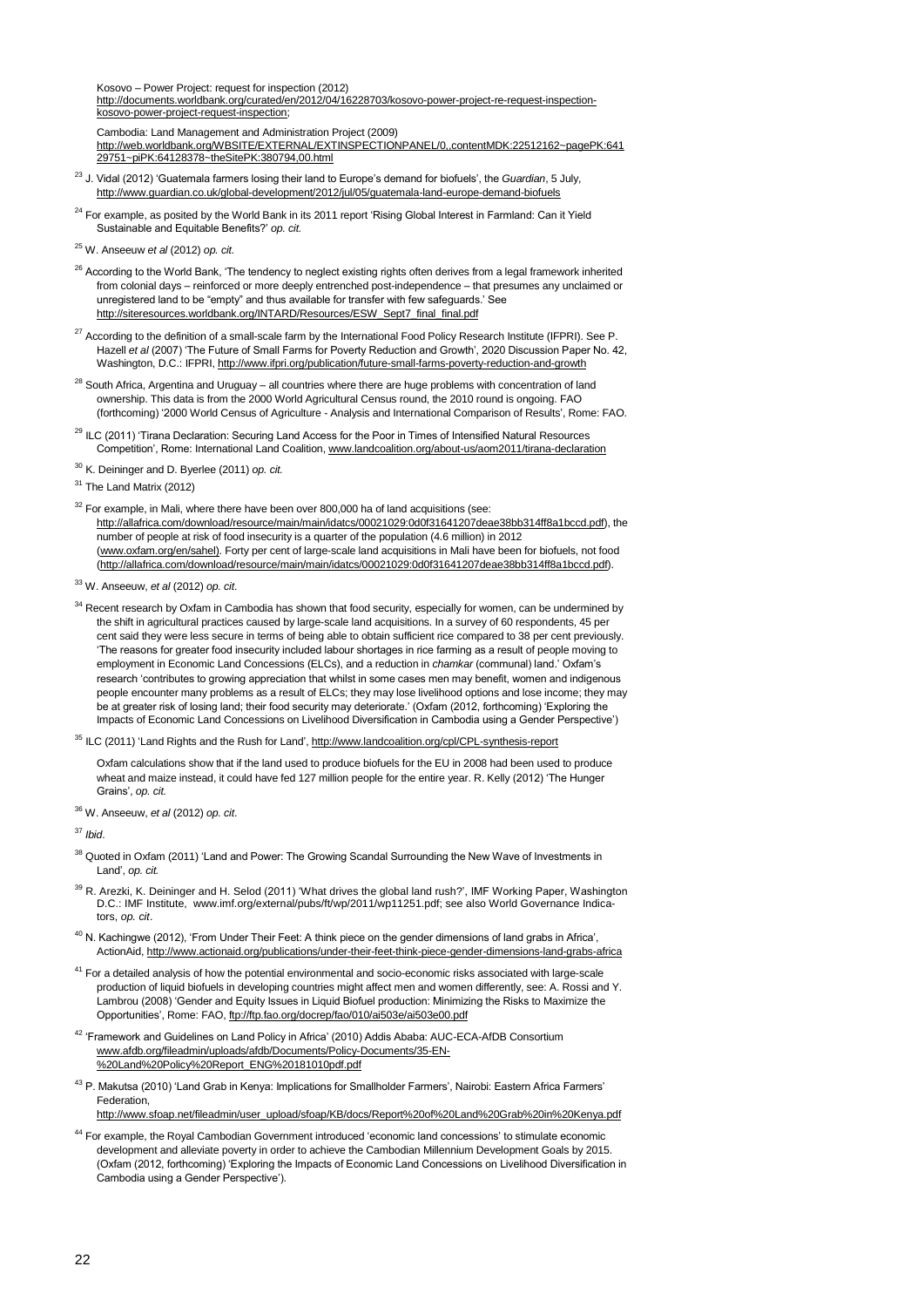- <sup>45</sup> C. Kende-Robb (2012) 'Africa Progress Report 2012 Jobs, Justice and Equity: Seizing Opportunities in Times of Global Change', Geneva: Africa Progress Panel, [www.africaprogresspanel.org/en/pressroom/press-kits/annual](http://www.africaprogresspanel.org/en/pressroom/press-kits/annual-report-2012/africa-progress-report-2012-documents/)[report-2012/africa-progress-report-2012-documents/](http://www.africaprogresspanel.org/en/pressroom/press-kits/annual-report-2012/africa-progress-report-2012-documents/)
- <sup>46</sup> D. Ayalew Ali, K. Deininger and M. Goldstein (2011) 'Environmental and Gender Impacts of Land Tenure Regularization in Africa: Pilot evidence from Rwanda", World Bank Policy Research Working Paper 5765, Washington D.C.: World Bank [http://econ.worldbank.org/external/default/main?pagePK=64165259&theSitePK=469372&piPK=64165421&menu](http://econ.worldbank.org/external/default/main?pagePK=64165259&theSitePK=469372&piPK=64165421&menuPK=64166093&entityID=000158349_20110818104704) [PK=64166093&entityID=000158349\\_20110818104704](http://econ.worldbank.org/external/default/main?pagePK=64165259&theSitePK=469372&piPK=64165421&menuPK=64166093&entityID=000158349_20110818104704)
- <sup>47</sup> This has been demonstrated at the global level by D. Maxwell and K. Wiebe (1998) 'Land Tenure and Food Security: A Review of Concepts, Evidence and Methods", Research Paper No 129, Wisconsin: Land Tenure Center. It has also been demonstrated at the local level by many researchers, including: R. Singh, P. Kumar and T. Woodhead (2002) "Smallholder Farmers in India: Food Security and Agricultural Policy", Rome: FAO; R.S. Srivastava (2004) 'Land Reforms and the Poor in India: An Overview of Issues and Recent Evidence', in H. Gazdar and J. Quan (2004) "Poverty and Access to Land in South Asia: A study for the Rural Support Programmes Network, Pakistan", Vol. 2: Country Studies, Department for International Development (DFID) / Rural Support Programmes Network (RSPN) / Natural Resources Institute (NRI); and H. Gazdar and J.Quan (2004) "Poverty and Access to Land in South Asia: A study for the Rural Support Programmes Network, Pakistan". Vol. 1: Regional Overview. DFID / RSPN / NRI
- <sup>48</sup> S. Feeny (2010) 'The Impact of the Global Economic Crisis on the Pacific Region', Melbourne: Oxfam Australia, RMIT, and Oxfam New Zealand, [http://resources.oxfam.org.au/pages/view.php?ref=477&k=](http://resources.oxfam.org.au/pages/view.php?ref=477&k); and ActionAid and Oxfam (2010) "The Impacts of the Global Economic Crisis on Migration Patterns in Viet Nam", Oxford: Oxfam GB, ActionAid, VASS, and AusAID, [http://policy-practice.oxfam.org.uk/publications/the-impacts-of-the-global](http://policy-practice.oxfam.org.uk/publications/the-impacts-of-the-global-economic-crisis-on-migration-patterns-in-vietnam-find-112523)[economic-crisis-on-migration-patterns-in-vietnam-find-112523](http://policy-practice.oxfam.org.uk/publications/the-impacts-of-the-global-economic-crisis-on-migration-patterns-in-vietnam-find-112523)
- <sup>49</sup> See the USAID blog: [http://blog.usaid.gov/2012/08/investing-in-africas-smallholder-farmers/,](http://blog.usaid.gov/2012/08/investing-in-africas-smallholder-farmers/) which states 'Evidence in poor countries from around the world demonstrates that smallholder agriculture can be more efficient than large farms, and that investment in improving smallholder agriculture is the best way to create income at the grassroots level, generating demand for goods and services that create a broader base of jobs and incomes in rural areas."
- 50 ILO 'Labour Standards'[, www.ilo.org/global/standards/lang--en/index.htm](http://www.ilo.org/global/standards/lang--en/index.htm)
- <sup>51</sup> See case files on the Compliance Advisor/Ombudsman site and the Inspection Panel site, as detailed in Note 22.
- 52 'Papua New Guinea: Smallholder Agriculture Development Project' (2009) World Bank Inspection Panel, [http://siteresources.worldbank.org/EXTINSPECTIONPANEL/Resources/PNG\\_Report\\_and\\_Annexes\\_NO\\_MAPS.pdf](http://siteresources.worldbank.org/EXTINSPECTIONPANEL/Resources/PNG_Report_and_Annexes_NO_MAPS.pdf)
- 53 Official of the Compliance Advisor/Ombudsman (2012) Personal communication to Oxfam, April
- <sup>54</sup> Official of the Compliance Advisor/Ombudsman (2010) "Annual Report FY2010 and Review FY2000–10", Washington D.C.: CAO, [www.cao-ombudsman.org/publications/documents/CAO\\_10Year\\_AR\\_web.pdf,](http://www.cao-ombudsman.org/publications/documents/CAO_10Year_AR_web.pdf) p.8
- <sup>55</sup> See: for Uganda[: www.cao-ombudsman.org/cases/case\\_detail.aspx?id=180](http://www.cao-ombudsman.org/cases/case_detail.aspx?id=180) an[d www.cao](http://www.cao-ombudsman.org/cases/case_detail.aspx?id=181)[ombudsman.org/cases/case\\_detail.aspx?id=181;](http://www.cao-ombudsman.org/cases/case_detail.aspx?id=181) and for Indonesia[: www.cao](http://www.cao-ombudsman.org/cases/case_detail.aspx?id=76)[ombudsman.org/cases/case\\_detail.aspx?id=76](http://www.cao-ombudsman.org/cases/case_detail.aspx?id=76)
- 56 See 'Press Release: IFC Ombudsman accepts complaint against GMR project in Odisha', Bank Information Center, 13 May 2011[, www.bicusa.org/en/Article.12436.aspx.](http://www.bicusa.org/en/Article.12436.aspx) See also the Tata Ultra Mega case [\(www.bicusa.org/en/Article.12463.aspx\).](http://www.bicusa.org/en/Article.12463.aspx)
- <sup>57</sup> See 'Corporacion Dinant S.A. de C.V. Summary of Proposed Investment', [www.ifc.org/ifcext/spiwebsite1.nsf/0/2F9B9D3AFCF1F894852576BA000E2CD0](http://www.ifc.org/ifcext/spiwebsite1.nsf/0/2F9B9D3AFCF1F894852576BA000E2CD0)
- <sup>58</sup> See the case study on Honduras featured in Oxfam (2011) 'Land and Power: The Growing Scandal Surrounding the New Wave of Investments in Land", *op. cit*.; also AP (2012) *op. cit.*
- 59 Honduras/Dinant-01/CAO Vice-President Request[: http://www.cao-ombudsman.org/cases/case\\_detail.aspx?id=188](http://www.cao-ombudsman.org/cases/case_detail.aspx?id=188)
- <sup>60</sup> Refseth, T.H.D. (2010) 'Norwegian Carbon Plantations in Tanzania: Towards Sustainable Development?', Akershus: Norwegian University of Life Sciences[, http://brage.bibsys.no/umb/handle/URN:NBN:no](http://brage.bibsys.no/umb/handle/URN:NBN:no-bibsys_brage_15397?mode=simple)[bibsys\\_brage\\_15397?mode=simple](http://brage.bibsys.no/umb/handle/URN:NBN:no-bibsys_brage_15397?mode=simple)
- <sup>61</sup> See World Bank Group Lending to Agriculture
	- [http://siteresources.worldbank.org/INTGPAA/Resources/AppendixB.pdf;](http://siteresources.worldbank.org/INTGPAA/Resources/AppendixB.pdf) and World Bank Issue Briefs: Agriculture and Rural Development (2012)
		- [http://web.worldbank.org/WBSITE/EXTERNAL/NEWS/0,,contentMDK:20432940~menuPK:34480~pagePK:64257](http://web.worldbank.org/WBSITE/EXTERNAL/NEWS/0,,contentMDK:20432940~menuPK:34480~pagePK:64257043~piPK:437376~theSitePK:4607,00.html) [043~piPK:437376~theSitePK:4607,00.html](http://web.worldbank.org/WBSITE/EXTERNAL/NEWS/0,,contentMDK:20432940~menuPK:34480~pagePK:64257043~piPK:437376~theSitePK:4607,00.html)
- $62$  Recent IFC agribusiness investments resulting in large-scale land acquisitions include financing to Mryia Agro to increase its landholdings to 165,000 ha; to Sena Group to expand its operations in Mozambique; to SLC Agricola in Brazil to increase its holdings to 200,000 ha; and to Vision Brazil, with up to 700,000 ha. See "World Bank report on land grabbing: Beyond the smoke and mirrors' (2010) Grain, [www.grain.org/article/entries/4021-world-bank](http://www.grain.org/article/entries/4021-world-bank-report-on-land-grabbing-beyond-the-smoke-and-mirrors)[report-on-land-grabbing-beyond-the-smoke-and-mirrors](http://www.grain.org/article/entries/4021-world-bank-report-on-land-grabbing-beyond-the-smoke-and-mirrors)
- <sup>63</sup> World Bank (2012) Email response from Aaron Rosenberg, Chief, Public Affairs to Oxfam, 6 September 2012.
- $64$  See for example, 'Oxfam calls for greater scrutiny of hedge funds and banks used to finance development' (2012), [http://www.oxfam.org/en/grow/pressroom/pressrelease/2012-04-18/greater-scrutiny-hedge-funds-banks-used](http://www.oxfam.org/en/grow/pressroom/pressrelease/2012-04-18/greater-scrutiny-hedge-funds-banks-used-finance-development)[finance-development;](http://www.oxfam.org/en/grow/pressroom/pressrelease/2012-04-18/greater-scrutiny-hedge-funds-banks-used-finance-development) J. Periera (2012) "Cashing in on Climate Change? Assessing whether private funds can be leveraged to help the poorest countries respond to climate challenges', Brussels: Eurodad, p. 15, <http://eurodad.org/1345788/>
- <sup>65</sup> K. Deininger and D. Byerlee (2011) *op. cit.*
- $66$  Oakland Institute (2011) 'Understanding Land Deals in Africa the Role of the World Bank Group', Land Deal Brief; and its 2010 report: S. Daniel with A. Mittal (2010) "(Mis)Investment in Africa: the Role of the International Finance Corporation in Global Land Grabs", Oakland: Oakland Institute,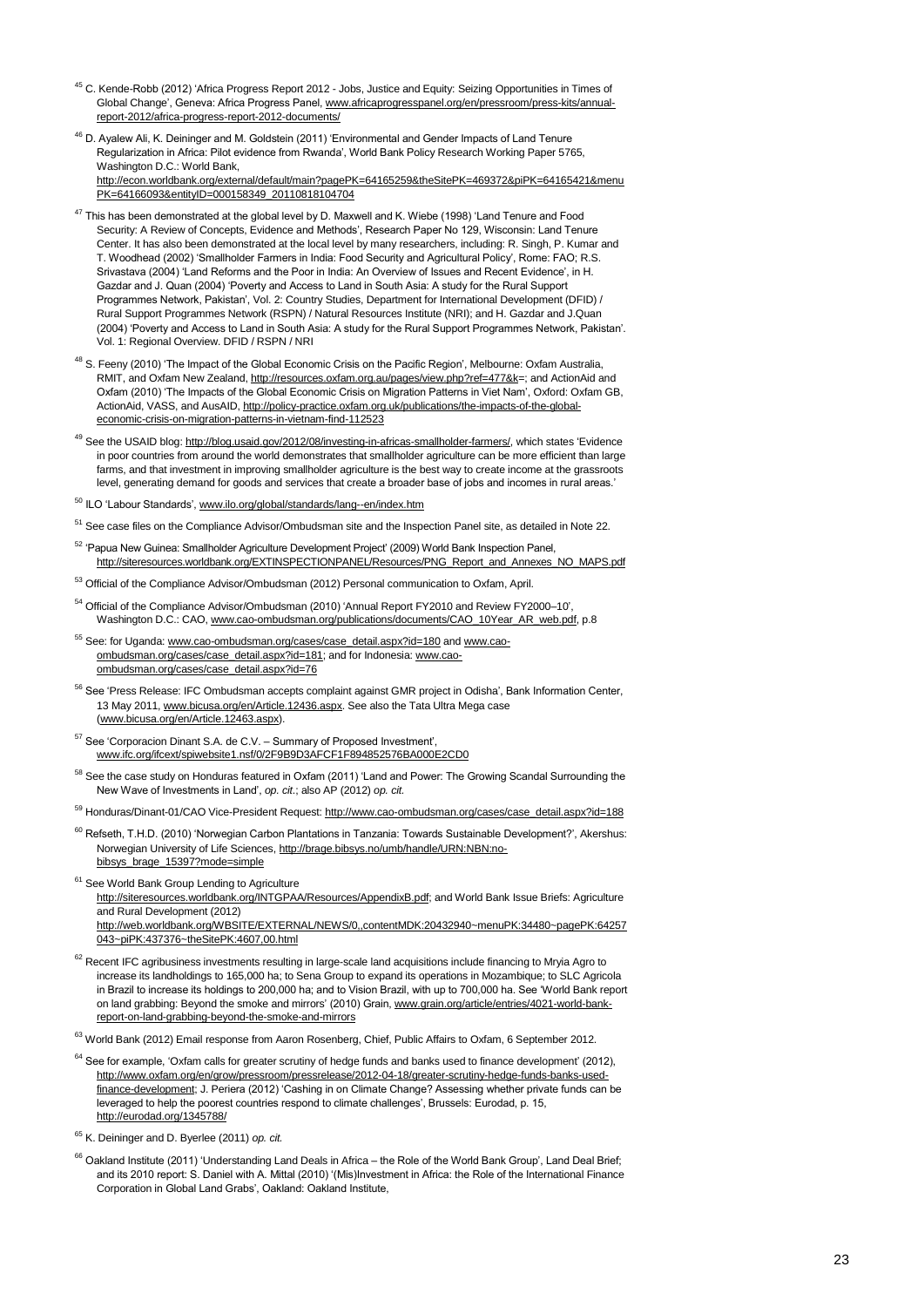[http://www.oaklandinstitute.org/sites/oaklandinstitute.org/files/misinvestment\\_web.pdf](http://www.oaklandinstitute.org/sites/oaklandinstitute.org/files/misinvestment_web.pdf)

- <sup>67</sup> Sierra Leone Investment and Export Promotion Agency[, http://www.sliepa.org/](http://www.sliepa.org/)
- <sup>68</sup> 'Helping Women Achieve Equal Treatment in Obtaining Land Rights: Gender in Land Administration and Land Certification Projects" (2010) Washington D.C.: World Bank, [http://siteresources.worldbank.org/EXTPREMNET/Resources/Results2011-PREM-SB-new-Gender-](http://siteresources.worldbank.org/EXTPREMNET/Resources/Results2011-PREM-SB-new-Gender-LandTitling.pdf)[LandTitling.pdf](http://siteresources.worldbank.org/EXTPREMNET/Resources/Results2011-PREM-SB-new-Gender-LandTitling.pdf)
- <sup>69</sup> K. Deininger (2012) 'Land Rights and the World Bank Group: Setting the Record Straight', <http://blogs.worldbank.org/developmenttalk/blog/119>
- $^{70}$  See, for example, Independent Evaluation Group (2011) 'Implementation Completion Report (ICR) Review Ci-ivc Pngter Rural Land Management", World Bank Group, [http://lnweb90.worldbank.org/oed/oeddoclib.nsf/DocUNIDViewForJavaSearch/8525682E0068603785257838006](http://lnweb90.worldbank.org/oed/oeddoclib.nsf/DocUNIDViewForJavaSearch/8525682E0068603785257838006B4AB5?opendocument) [B4AB5?opendocument](http://lnweb90.worldbank.org/oed/oeddoclib.nsf/DocUNIDViewForJavaSearch/8525682E0068603785257838006B4AB5?opendocument)
- <sup>71</sup> "Panama: Land Administration Project" (2009) World Bank Inspection Panel, [http://web.worldbank.org/WBSITE/EXTERNAL/EXTINSPECTIONPANEL/0,,contentMDK:22512050~pagePK:641](http://web.worldbank.org/WBSITE/EXTERNAL/EXTINSPECTIONPANEL/0,,contentMDK:22512050~pagePK:64129751~piPK:64128378~theSitePK:380794~isCURL:Y,00.html) [29751~piPK:64128378~theSitePK:380794~isCURL:Y,00.html](http://web.worldbank.org/WBSITE/EXTERNAL/EXTINSPECTIONPANEL/0,,contentMDK:22512050~pagePK:64129751~piPK:64128378~theSitePK:380794~isCURL:Y,00.html)
- $72$  S. Borras Jr., D. Carranza and J. Franco (2007) 'Anti-poverty or anti-poor? World Bank's experiment with market-led agrarian reform in the Philippines", *Third World Quarterly*, 28(8).
- <sup>73</sup> 'Cambodia: Land Management and Administration Project' (2009) World Bank Inspection Panel, [http://web.worldbank.org/WBSITE/EXTERNAL/EXTINSPECTIONPANEL/0,,contentMDK:22512162~pagePK:641](http://web.worldbank.org/WBSITE/EXTERNAL/EXTINSPECTIONPANEL/0,,contentMDK:22512162~pagePK:64129751~piPK:64128378~theSitePK:380794,00.html) [29751~piPK:64128378~theSitePK:380794,00.html](http://web.worldbank.org/WBSITE/EXTERNAL/EXTINSPECTIONPANEL/0,,contentMDK:22512162~pagePK:64129751~piPK:64128378~theSitePK:380794,00.html)
- <sup>74</sup> 'Cambodia: Land Management and Administration Project' (2010) World Bank Inspection Panel, [http://siteresources.worldbank.org/EXTINSPECTIONPANEL/Resources/Cambodia\\_LMAP\\_for\\_WEBSITE.pdf](http://siteresources.worldbank.org/EXTINSPECTIONPANEL/Resources/Cambodia_LMAP_for_WEBSITE.pdf)
- <sup>75</sup> See World Bank News Release, 8 March 2011, [http://siteresources.worldbank.org/EXTINSPECTIONPANEL/Resources/LMAP\\_press\\_release.pdf](http://siteresources.worldbank.org/EXTINSPECTIONPANEL/Resources/LMAP_press_release.pdf)
- $76$  The conflict has not yet been resolved, as 13 members of the Boeung Kak community were arrested in May 2012 for staging a peaceful protest. 127 civil society organizations from Cambodia and around the world, including Oxfam, have written to the World Bank to urge it to continue the freeze until justice is secured. See [www.brettonwoodsproject.org/art-570766](http://www.brettonwoodsproject.org/art-570766)
- $77$  The Equator Principles banks represent 77 private financial institutions that have agreed that project finance should abide by certain social and environmental standards. Se[e www.equator-principles.com/](http://www.equator-principles.com/)
- <sup>78</sup> In Brazil, for example, women own just 11 per cent of the land; in Kenya, women account for just five per cent of registered landholders (World Bank (2011) "World Development Report 2012: Gender Equality and Development", Washington D.C.: World Bank). The ILO estimates that on average across Africa women own just one per cent of agricultural land (ILO (2009) "Global Employment Trends for Women 2009", Geneva: ILO).
- <sup>79</sup> L. German, G. Schoneveld, and E. Mwangi (2011) "Processes of Large-Scale Land Acquisition by Investors: Case Studies from sub-Saharan Africa", paper presented at the International Conference on Global Land Grabbing, University of Sussex, 6–8 April 2011.
- <sup>80</sup> "Framework and Guidelines on Land Policy in Africa" (2010) *op. cit.*
- <sup>81</sup> FAO (2012) 'Countries adopt global guidelines on tenure of land, forests, fisheries', May 11, [www.fao.org/news/story/en/item/142587/icode/](http://www.fao.org/news/story/en/item/142587/icode/)
- 82 FAO (2012) 'Voluntary Guidelines on the Responsible Governance of Tenure of Land, Fisheries and Forests in the Context of National Food Security", Committee on world Food Security Thirty-eighth (Special) Session Rome, Italy, 11 May 2012, [www.fao.org/docrep/meeting/025/md708e.pdf](http://www.fao.org/docrep/meeting/025/md708e.pdf)
- <sup>83</sup> A. Rucker (2012) "A Right to Land", *Frontlines: Economic Growth* July August 2012, USAID, [http://transition.usaid.gov/press/frontlines/fl\\_jul12/FL\\_jul12\\_LANDTENURE.html](http://transition.usaid.gov/press/frontlines/fl_jul12/FL_jul12_LANDTENURE.html)
- <sup>84</sup> HLPE (2011) 'Land Tenure and International Investments in Agriculture: A Report by the High Level Panel of Experts on Food Security and Nutrition of the Committee on World Food Security", Rome: HLPE, Principal Observation 13, p.10[, http://www.fao.org/fileadmin/user\\_upload/hlpe/hlpe\\_documents/HLPE-Land-tenure-and-international](http://www.fao.org/fileadmin/user_upload/hlpe/hlpe_documents/HLPE-Land-tenure-and-international-investments-in-agriculture-2011.pdf)[investments-in-agriculture-2011.pdf](http://www.fao.org/fileadmin/user_upload/hlpe/hlpe_documents/HLPE-Land-tenure-and-international-investments-in-agriculture-2011.pdf)
- <sup>85</sup> Recommendations for how to provide support to communities in this process include Global Witness (2012) 'Dealing with Disclosure: Improving Transparency in Decision-Making over Large-Scale Land Acquisitions, Allocations and Investments"[, www.globalwitness.org/library/dealing-disclosure](http://www.globalwitness.org/library/dealing-disclosure)
- 86 African Commission on Human and Peoples' Rights (2012) 'Resolution on a Human Rights-Based Approach to Natural Resources Governance', 51st Ordinary Session: 18 April - 2 May 2012, <http://www.achpr.org/sessions/51st/resolutions/224/>
- <sup>87</sup> Others include the World Commission on Dams, the Forest Stewardship Council, and the Roundtable on Sustainable Palm Oil; and the UN Programme on Reducing Emissions for Deforestation and Forest Degradation (UN-REDD). See UN-REDD Programme Guidelines on Free, Prior Informed Consent (Draft for Comment, December 2011), [www.un-redd.org/NewsCentre/FPIC\\_Guidlines\\_Open\\_For\\_Review/tabid/79163/Default.aspx](http://www.un-redd.org/NewsCentre/FPIC_Guidlines_Open_For_Review/tabid/79163/Default.aspx)
- 88 Although the UN Declaration on the Rights of Indigenous Peoples, as a declaration and not a convention, is not directly binding on UN Member States, the obligation to respect the right of indigenous peoples to give or withhold their free, prior and informed consent to activities planned on their lands is upheld by other international laws, including the Convention on the Elimination of All Forms of Racial Discrimination, which many governments have ratified. Se[e www.forestpeoples.org/sites/fpp/files/publication/2009/12/fpicandrspocompaniesguideoct08eng.pdf.](http://www.forestpeoples.org/sites/fpp/files/publication/2009/12/fpicandrspocompaniesguideoct08eng.pdf)  ILO Convention 169 also provides for FPIC for indigenous peoples.
- 89 For further information about FPIC, see[: www.culturalsurvival.org/files/guidetofreepriorinformedconsent\\_0.pdf](http://www.culturalsurvival.org/files/guidetofreepriorinformedconsent_0.pdf)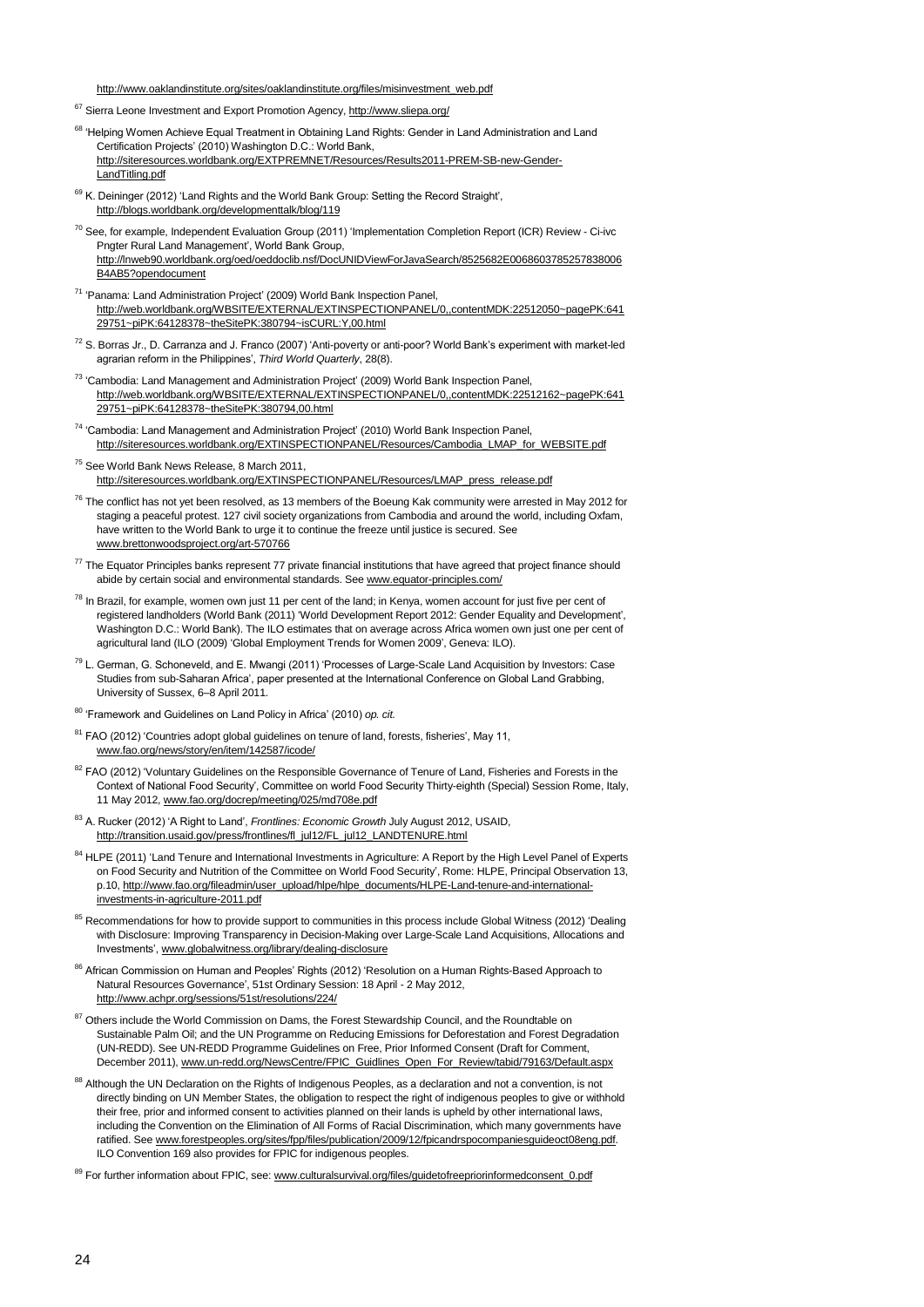- 90 Much research has been published on this issue, looking at the 'resource crunch' to 2050 and the resulting pressures on available resources. For example, see P. Smith *et al.* (2010) "Competition for Land", London: The Royal Society[, http://rstb.royalsocietypublishing.org/content/365/1554/2941.full;](http://rstb.royalsocietypublishing.org/content/365/1554/2941.full) FAO (2009) 'The State of Food and Agriculture 2009", Rome: FAO[, http://www.fao.org/docrep/012/i0680e/i0680e00.htm](http://www.fao.org/docrep/012/i0680e/i0680e00.htm)
- <sup>91</sup> J. Rogers (2012), se[e http://jimrogers-investments.blogspot.co.uk/2012/05/if-youre-smart-put-your-money-into.html](http://jimrogers-investments.blogspot.co.uk/2012/05/if-youre-smart-put-your-money-into.html)
- <sup>92</sup> J. Kollewe and T. Macalister (2012) "Arctic oil rush will ruin ecosystem, warns Lloyd's of London", *The Guardian*, 12 April 2012[, http://www.guardian.co.uk/world/2012/apr/12/lloyds-london-warns-risks-arctic-oil-drilling](http://www.guardian.co.uk/world/2012/apr/12/lloyds-london-warns-risks-arctic-oil-drilling)
- <sup>93</sup> L. German, G. Schoneveld and E. Mwangi (2011) 'Contemporary processes of large-scale land acquisition by investors: Case studies from sub-Saharan Africa", Occasional Paper 68, Bogor, Indonesia: CIFOR, [www.cifor.org/publications/pdf\\_files/OccPapers/OP-68.pdf](http://www.cifor.org/publications/pdf_files/OccPapers/OP-68.pdf)
- 94 FAO Regional Office for Africa (2010) 'Africa's changing landscape: Securing land access for the rural poor', Accra: FAO[, www.fao.org/docrep/012/al209e/al209e00.pdf](http://www.fao.org/docrep/012/al209e/al209e00.pdf)
- 95 UNCTAD (2009) 'Transnational Corporations, Agricultural Production and Development', World Investment Report 2009, Annex Table B.1. FDI flows by region and economy 2006-2008, [http://unctad.org/en/docs/wir2009pt1\\_en.pdf](http://unctad.org/en/docs/wir2009pt1_en.pdf)
- <sup>96</sup> L. German, G. Schoneveld and E. Mwangi (2011) *op. cit*.; and personal communication with Anna Locke (March 2012). For further discussion of the options that Mozambique is faced with in terms of economic development, see: J. Hanlon (2012) "Obama v Kofi Annan: Who has the best model for agriculture in Mozambique?" [www.oxfamblogs.org/fp2p/?p=11139](http://www.oxfamblogs.org/fp2p/?p=11139)
- 97 Agence France Presse (2012) 'Le Cambodge suspend l'attribution de nouvelles concessions', 7 May 2012, [http://farmlandgrab.org/post/view/20456.](http://farmlandgrab.org/post/view/20456) Whether the pause will be used for genuine reforms to support community land tenure is, however, in doubt, as the draft Agricultural Land Law contains provisions to imprison farmers who oppose government-led decisions on land demarcation. Local human rights NGO Licadho said of the draft law, "The draft law as currently written could be used as a legal cover for land-grabbing and for those who wish to exploit and personally profit from Cambodia"s land and resources." (Cambodia Daily (2012) "New Draft Law Could Legalise Land-grabbing", 24 July 2012). In addition, newspapers in Cambodia have reported new land concessions being granted despite the freeze[: www.phnompenhpost.com/index.php/2012070557236/National](http://www.phnompenhpost.com/index.php/2012070557236/National-news/not-all-elc-listed.html)[news/not-all-elc-listed.html](http://www.phnompenhpost.com/index.php/2012070557236/National-news/not-all-elc-listed.html)
- <sup>98</sup> Agence France Presse (2012) "Laos "halts new investment, land concessions"", 26 June 2012, <http://farmlandgrab.org/post/view/20699>
- 99 Pan-African Parliament (2012) Sixth Ordinary Session of the Pan-African Parliament, 16-20 January 2012, Addis Ababa, Ethiopia[, www.pan-africanparliament.org/Controls/Documents.aspx?DID=1263.](http://www.pan-africanparliament.org/Controls/Documents.aspx?DID=1263) The text of the resolution recognizes the importance of investment to Africa's development but nevertheless sets out the reasons for a moratorium: "Cognizant of the need of investing in Africa"s development in particularly in agriculture and in rural areas where the majority of people live; Noting with deep concern the recent rise of large-scale land acquisitions also known as "land grabbing" and the impact of domestic and Foreign Direct Investment in land, water and related natural resources; Fully alarmed by the negative impacts on human rights especially on women, including unequal access to land and disruption of access to water...
- 100 C. Kende-Robb (2012) 'Africa Progress Report 2012 Jobs, Justice and Equity: Seizing Opportunities in Times of Global Change", Geneva: Africa Progress Panel, p. 42[, www.africaprogresspanel.org/en/pressroom/press](http://www.africaprogresspanel.org/en/pressroom/press-kits/annual-report-2012/africa-progress-report-2012-documents/)[kits/annual-report-2012/africa-progress-report-2012-documents/](http://www.africaprogresspanel.org/en/pressroom/press-kits/annual-report-2012/africa-progress-report-2012-documents/)
- <sup>101</sup> Papua New Guinea Eco-Forestry Forum, the Centre For Environmental Law and Community Rights, Greenpeace, the Association for Tropical Biology and Conservation and others[: www.ecoforestry.org.pg/articleGroups/news-](http://www.ecoforestry.org.pg/articleGroups/news-12/commission-of-inquiry-ordered-into-sabl?subSiteId=1)[12/commission-of-inquiry-ordered-into-sabl?subSiteId=1;](http://www.ecoforestry.org.pg/articleGroups/news-12/commission-of-inquiry-ordered-into-sabl?subSiteId=1) [www.greenpeace.org/australia/Global/australia/11-](http://www.greenpeace.org/australia/Global/australia/11-076%20PNG%20Press%20Briefing_smaller_F-1.pdf) [076%20PNG%20Press%20Briefing\\_smaller\\_F-1.pdf](http://www.greenpeace.org/australia/Global/australia/11-076%20PNG%20Press%20Briefing_smaller_F-1.pdf)
- $102$  P. Winn (2012) 'Up for Grabs Millions of Hectares of Customary Land in PNG Stolen for Logging', Melbourne: Greenpeace Australia Pacific, p.3[, http://www.greenpeace.org/australia/PageFiles/441577/Up\\_For\\_Grabs.pdf](http://www.greenpeace.org/australia/PageFiles/441577/Up_For_Grabs.pdf)
- <sup>103</sup> "Abal orders Inquiry", (2011), the *Post-Courier*, 6 May 2011, available at [www.postcourier.com.pg/20110506/news01.htm.](http://www.postcourier.com.pg/20110506/news01.htm) Also note that recent media statements by the Secretary of the Commission of Inquiry have thrown doubt on the implementation of Acting Prime Minister Abal"s announcement. The *National* newspaper reported on 10 August 2012 (p.7) that the Commission of Inquiry Secretary, Mathew Yuangu, stated 'The Lands Department has continued to issue leases to incorporated bodies.' <http://www.thenational.com.pg/?q=node/36956>
- 104 See letter from Anwar Kernal, Chairperson of the UN Committee on the Elimination of Racial Discrimination to PNG's Ambassador to the United Nations, 11 March 2011, available a[t www.redd-monitor.org/wordpress/wp](http://www.redd-monitor.org/wordpress/wp-content/uploads/2011/03/PapuaNewGuinea_11March2011.pdf)[content/uploads/2011/03/PapuaNewGuinea\\_11March2011.pdf](http://www.redd-monitor.org/wordpress/wp-content/uploads/2011/03/PapuaNewGuinea_11March2011.pdf)
- <sup>105</sup> See: FAO (2012) 'Voluntary Guidelines on the Responsible Governance of Tenure of Land, Fisheries and Forests in the Context of National Food Security", *op. cit.*
- <sup>106</sup> The IFC's Performance Standards which apply to IFC investments see [http://www1.ifc.org/wps/wcm/connect/Topics\\_Ext\\_Content/IFC\\_External\\_Corporate\\_Site/IFC+Sustainability/Sustai](http://www1.ifc.org/wps/wcm/connect/Topics_Ext_Content/IFC_External_Corporate_Site/IFC+Sustainability/Sustainability+Framework/Sustainability+Framework+-+2012/Performance+Standards+and+Guidance+Notes+2012/) [nability+Framework/Sustainability+Framework+-+2012/Performance+Standards+and+Guidance+Notes+2012/](http://www1.ifc.org/wps/wcm/connect/Topics_Ext_Content/IFC_External_Corporate_Site/IFC+Sustainability/Sustainability+Framework/Sustainability+Framework+-+2012/Performance+Standards+and+Guidance+Notes+2012/)
- <sup>107</sup> This includes expanding FPIC for all natural resource-dependent communities by incorporating it into the Bank's Resettlement Handbook